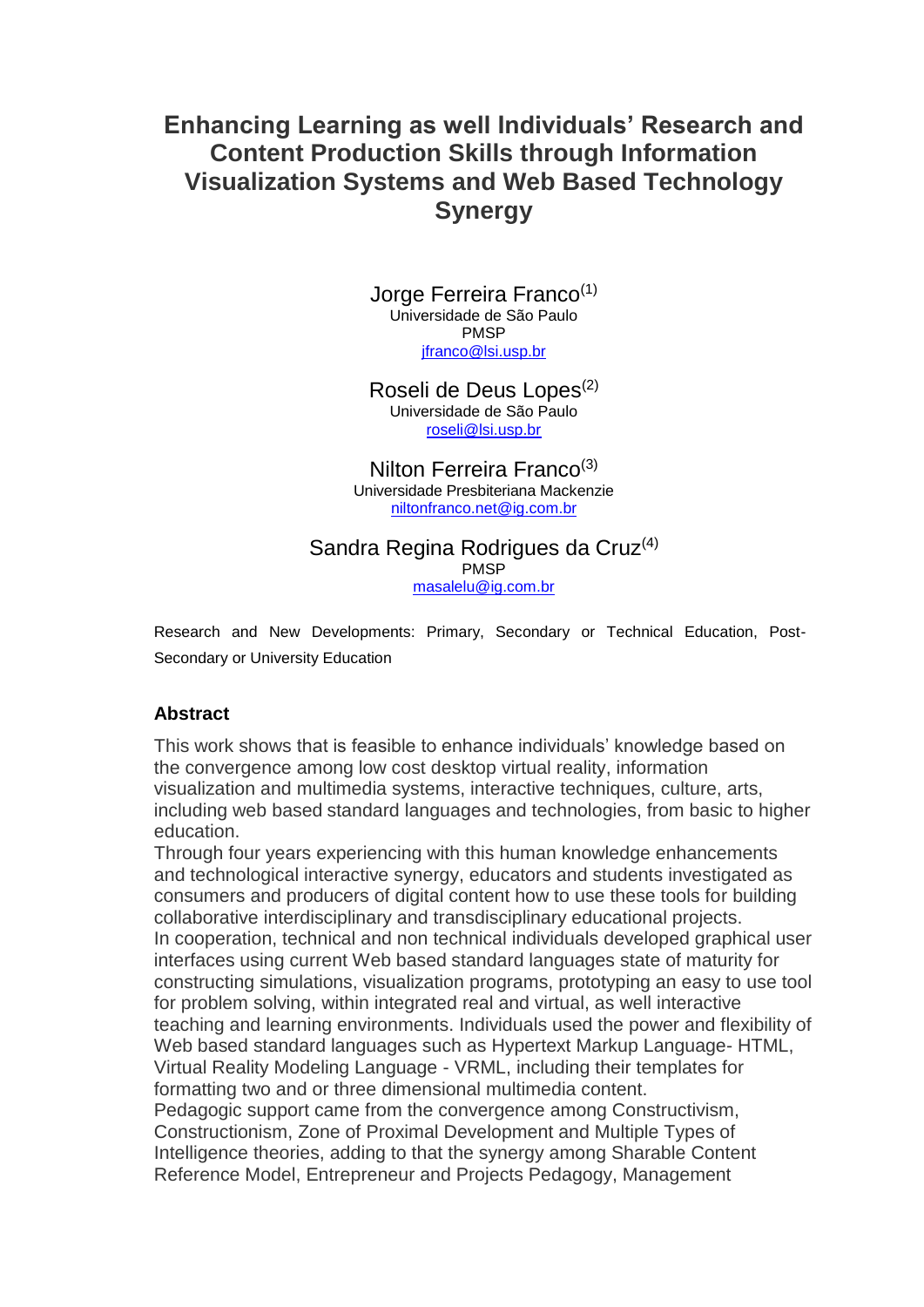principles, Spiral Model of Software Engineering and Experiential Learning concepts.

Citizens' benefits from this project implementation were individuals' digital and social inclusion, improvements on their traditional and digital literacy, better as well proactive student centered teaching and learning actions. In addition, educators and children enhanced their self-esteem and confidence for researching, communicating and sharing knowledge within their communities, as well learning to learn lifelong with autonomy.

**Keywords**: collaborative learning, desktop virtual reality, information

visualization, literacy, digital inclusion

## **Introduction**

We used Web based technologies and multimedia tools and files as a way of motivating individuals for reading, writing and improving their knowledge for acting as users and producers on the information society of the XXI century [1]. The experiments proved to be effective to stimulate and keep individuals engaged on learning processes, as well as developing curriculum content with innovation, lifelong and with sustainability [2 - 4]. Hence, the actions attempted to reduce digital divide [5], and develop individuals' new skills and competences for dealing with market necessities on the information age, which are routine product services, services done peer to peer and analytic-symbolic services [6], including dealing with distance learning environments and tools [7]. According to Passarelli [6] Robert B Reich argues that, in general, the current school is preparing citizens for dealing with the first two types of services. So for preparing people for dealing with analytic-symbolic services it is necessary to improve their abilities for identifying problems, problem solving and strategic agency. Reich also argues that for achieving effective individuals' analyticsymbolic skills development in formal education four capabilities are relevant; abstraction, systemic thinking, experimentation, collaboration.

It is thought that is possible to address these types of skills development applying the concept of systemic cooperation on individuals' formal and informal education. The concept of systemic cooperation is supported by features such as; information exchange, collective research and knowledge sharing, reflection and agreement related to proposes and values, shared building of visions of the future, reflection about beliefs, formulation of innovative solutions for solving community problems, elaboration of development agenda and projects in consensus, collective search of diverse resources respecting and taking in consideration the possibilities of each agent involved in the process [8].

Using the concept of systemic cooperation in combination with diverse learning theories and methodologies, including traditional and new technologies in people's education within contextualized educational short, middle and long term projects proved to be feasible and effective to improve our educational learning environment and transform human cultural habits, values and attitudes.

A reflection we did after talks and diverse experiments with individuals who participate on the project development is that the philosophy of sharing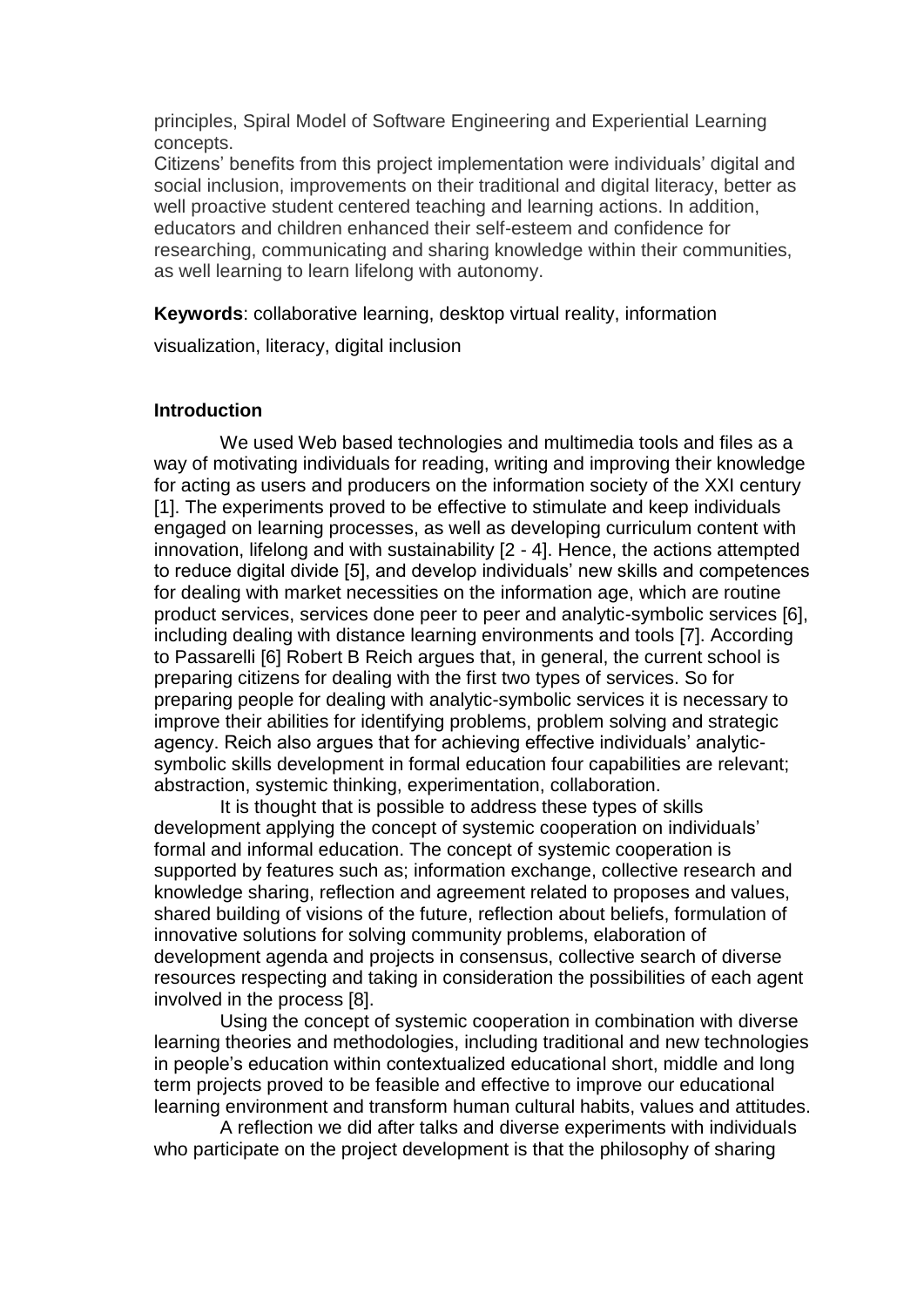knowledge is a factor that are used to rise in these people and as consequence they benefit the surround school community.

For instance, some students reported that they taught their friends how to use VRML and that these ones were researching for learning how to do animations. On May 2006, influenced by school multimedia learning projects in 2004 and 2005, and current private information technology courses former Ernani's School students returned to school to offer support to increase other learners' knowledge on drawing software such as Photoshop™. Although, we did not have this software, it was an opportunity for us to do some experiments with GIMP<sup>™</sup> drawing software [9]and explaining to the students about proprietary and free software similarities, and also the high quality that free software can offer for image processing. We also talked about the ethics and implications of using proprietary software without license because the school could not afford that. We offered them to investigate together us GIMP ™ image processing possibilities while sharing knowledge and preparing ourselves to support other students and educators' digital knowledge enhancements through this software interface improvements in terms of being stable, multiplatform, user friendly with lots of English and Portuguese languages support [10].

The interactive educational environment supported better students and educators' communication and information technologies skills and competences, leading them to contribute for developing individuals' digital skills at their new school environments. An example is from former Ernani's School who are now secondary students. They met their new school computers' lab closed. Then they looked for the teacher who coordinates the computers' lab and offered their support in order to have the lab working. They investigated that there was not software package such as Microsoft Office™ or Open Office™. They returned to Ernani's' School to get more information and after that installed the Open Office ™ package. Students reported that they support their new mates in new school computers' lab during their free time, and offered to develop a Web designer course based on the Web standard languages (HTML, VRML) they learned on Ernani's computer labs projects.

For achieving the state of individuals' appropriation of these electronic and human skills, tools, values and attitudes in combination of curriculum development it was necessary to develop inter and transdisciplinary work, which involved internal and external, as well formal and informal collaborative learning experiences supported by enhancing individuals' knowledge based on the convergence among low cost desktop virtual reality, information visualization and multimedia systems, interactive techniques, culture, arts, including web based standard languages and technologies, from basic to higher education.

We describe the teaching and learning project in the next sessions attempting to address researchers' concerns related to the necessity of increasing the use of information visualization systems and desktop virtual reality techniques as part of the every day real world problem solving [11, 4].

Real world problems we face on everyday work are: the necessity of improving individuals' traditional and digital literacy skills and competences, as well keep them involved in developing projects that can enhance their mental models, instead of feeding a kind of cultural habit that is the tendency of children log in on a game web site and keep doing more "mechanic like actions" as we observed at school computers' lab [4].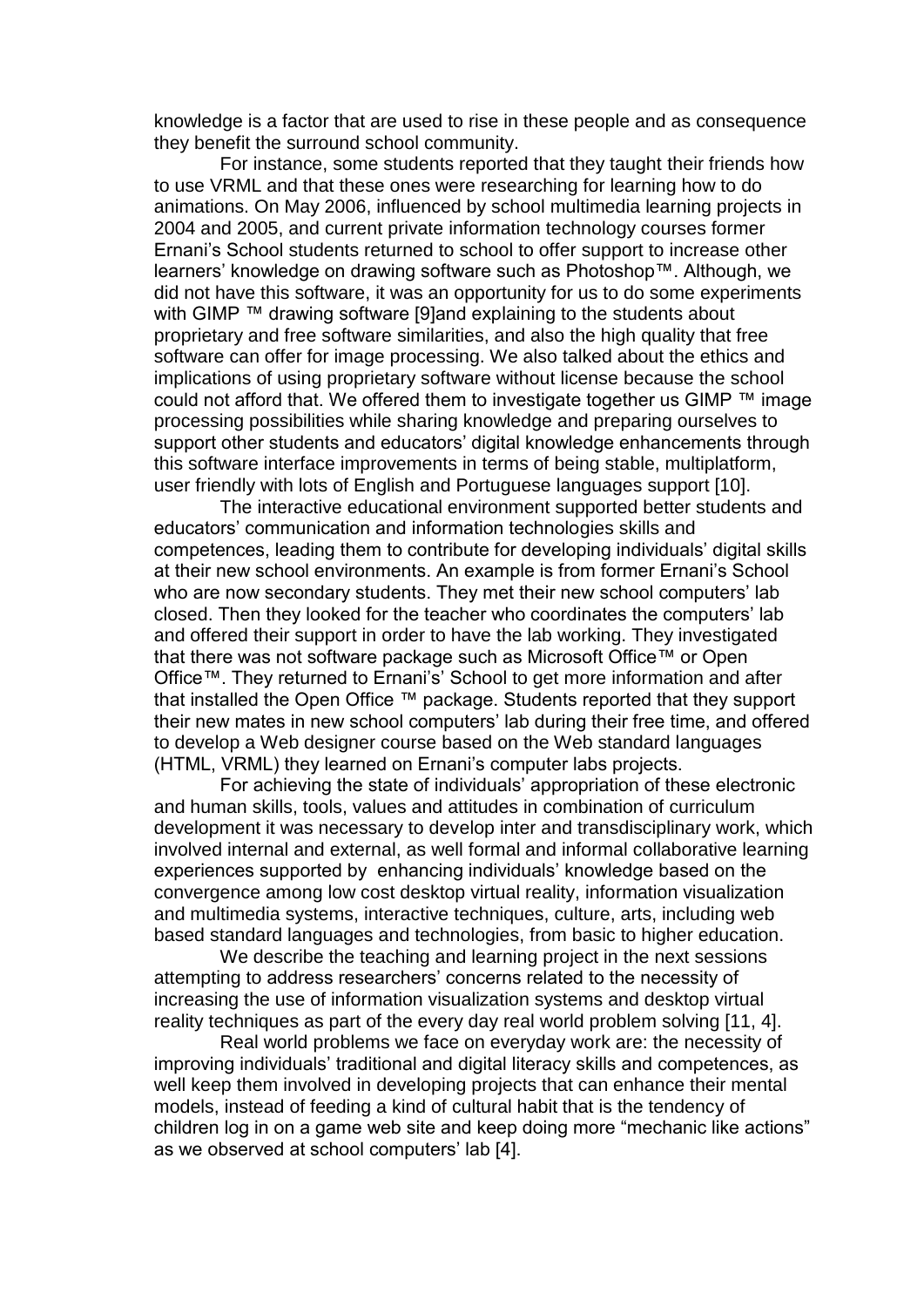It is thought that multimedia/hypermedia systems, which are used to attract individuals' attention and keep them entertaining for long hours are also excellent resources for engaging individuals in teaching-learning actions and attitudes that support them to understand the value of learning and using these types of resources in combination with pedagogic intervention and curriculum development, enabling people to investigate, reflect, build and express feelings and culture in diverse times and spaces. For example, transforming and stimulating children and adults' improved learning attitudes with support of Web based technologies and multimedia tools and files [12, 13].

From here we go to related work, the strategies and architecture that support the work carried out and give the base to sustain the convergence between diverse learning methodologies and theories and technology resources, cases of use, a prototype tool based on the interactive experiences with other school educators and children, discussion and conclusion.

#### **Related Work**

In this section we present electronic interactive systems designed for improving individuals' education in diverse ways. We show individual and collaborative work that is related to developing ones' literacy and communication skills, stimulating reading through writing electronic documents using diverse interactive technologies and paradigms such as CAVE, virtual museum, desktop virtual reality. These works are based on web standard technologies due to Word Wide Web universal appeal and the possibility of developing high quality interactive educational environments supported by low cost tools.

Environments Virtuels for Enfants (EVE) is an international co-operative project among schools and universities from France, Morocco and Romania (Gerval et al, 2002). It offers a distributed virtual reality environment designed to learn French based on software developed using Virtual Reality Modeling Language -VRML and Java languages. EVE environment has diverse sensorial activities (visual, audio) for supporting children reading and writing skills development. The main pedagogical goals are stimulating teamwork, encouraging curiosity and respect in a multicultural framework, at children level and not only [14].

Individuals can find similar characteristics at NICE (Narrative Immersive Constructionist /Collaborative Virtual Environment) project. This project focuses on informal and formal education, social content domains, embracing a constructivist approach, collaboration, plus narrative development. For that, it uses virtual reality main power: a combination of immersion, tele-presence, immediate visual feedback, and interactivity. Software development is based on open standard languages such as HTML, JAVA, VRML and C++. The virtual reality environment is designed for both multi-projection CAVE™ and PC systems [15].

Literary Arts Program at Brown University uses Cyberworlds concept and tools in the project Writers Online, the audio internet archive of the Literary Arts Program attempting to make available to remote listeners, on campus and off, the pleasure of hearing, in real time, readings and performances by the many writers who have taken part in the Contemporary Writers Reading Series, Writers On Writing Reading Series, and numerous conferences and festivals sponsored by the Program during the last ten years [16]. The project is also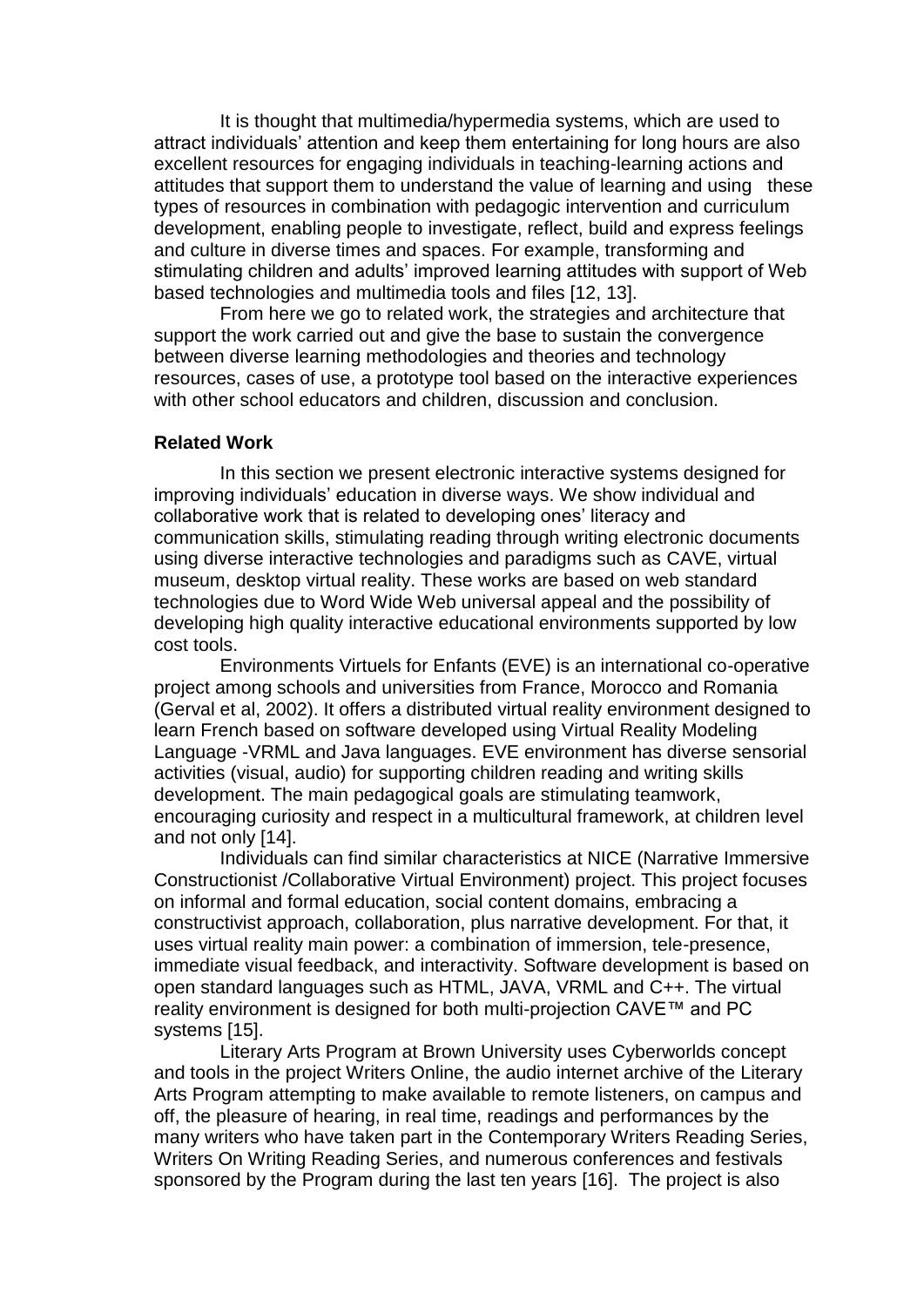supported by the combination of text, interactivity and information visualization resources through The Cave Writing Workshop, which "is an advanced experimental electronic writing workshop, exploring the potential of text, sound, and narrative movement in immersive three-dimensional virtual reality. It brings together teams of undergraduate and graduate fiction writers, poets and playwrights, composers and sound engineers, graphic designers, visual artists, 3D modelers and programmers, to develop, within the environment of Brown's "Cave" in the Technology Center for Advanced Scientific Computing and Visualization, projects that focus on the word" [17]. The argument is related to collaborative artworks of a type some have called "instrumental texts", which are said to be played, in an analogy to musical instruments [18].

At Sussex University, The Future lab develops a project called Enquiring minds, which is a research and development work investigating how children can shape their own learning, by changing the emphasis from what they learn to how they learn. The project is essentially trying to put into practice the theories of fully personalized learning. In order to achieve this, it is developed a set of activities and practices to support young people in creating coherent plans for their own learning; a common vocabulary to enable children and teachers to reflect on the quality of this learning; digital tools and resources - to help children and teachers make these sorts of activities more achievable; approaches to assessment that enable children and teachers to evaluate and improve children's skills as collaborators, researchers and innovators [19].

The project "Creative Writing Co-Laboratory" is designed to set up reading and writing activities with children from 6 to 14.The set of activities proposed intended to motivate the children to write in a creative and collaborative way. The researchers of the project assume that writing is a difficult process and that providing suitable tools can overcome this difficulty. They realized when testing it with children the great potential of self expressing not only by writing, but by drawing, by using characters, balloons, text speech synthesized, backgrounds, pre-recorded sounds and talks recorded on the way. A character can have associated not only text balloons, but also music composed by the children, text speech or recorded voice. They developed also a character editor instead of using only pre-made characters [20].

The rehabilitation of aesthetics in the context of teaching computer science and digital media in schools is on the ArtDeCom. It is a creative, collaborative learning project, which involves all human senses, even when the process is digital media-supported and computer science teaching-oriented. The project shows how interdisciplinary, digitally extended learning environments can be created with the help of free or low cost applications. Such learning environments focus especially on the idea that sensorial perception and co-construction of knowledge should be an integrated part of a creative learning process. In cooperation with students and teachers at school and students and scientist of the involved universities, several teaching scenarios are developed, tested, documented and evaluated. With digital media, new ways of designing and presenting interactive objects and new ways of communicating are reflected and accomplished in artistic projects. Thereby the analysis of the interface between the physical and the virtual world plays a major part [21].

At James Cook University the investigation carried out involves students from primary school who direct manipulate virtual reality (VR) software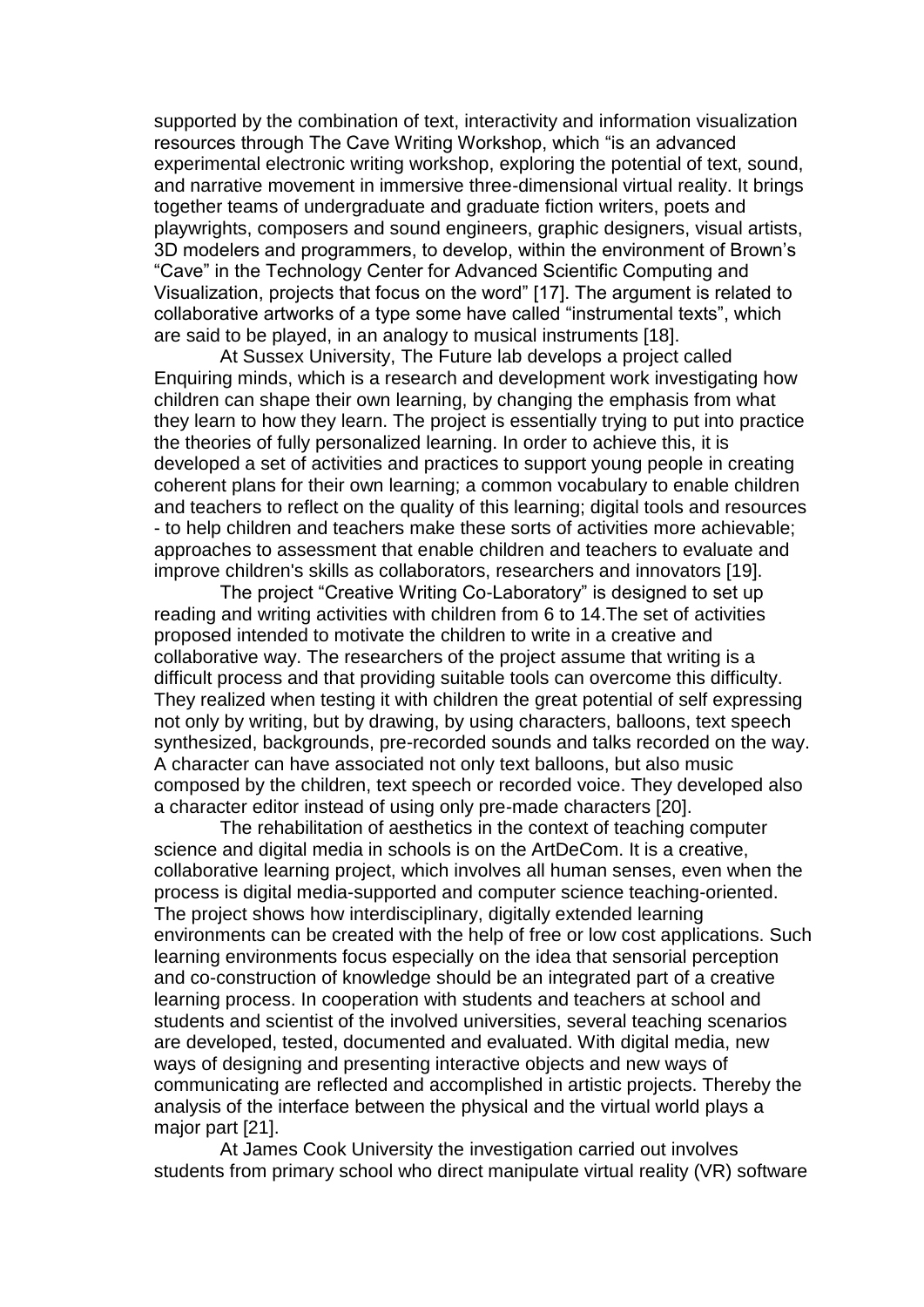on a Pentium 90MHz computer with 8 MB RAM. The school is officially recognized as a socio-economically disadvantage school. Although, not conclusive the use of VR in the classroom shows to be effective for the students' cognitive development, as well as providing active learning beyond a short-term novelty [54]

Related to virtual museum paradigm, within [55] Information visualization and interactive techniques have served as base for developing hybrid systems able to benefit communities' social and cultural development understanding. For instance, "In the early 1900s, particularly in the 1920s, African-American literature, art, music, dance, and social commentary began to flourish in Harlem, a section of New York City. This African-American cultural movement became known as The New Negro Movement and later as the Harlem Renaissance. The Harlem Renaissance transformed African-American identity and history, but it also transformed American culture in general. Never before had so many Americans read the thoughts of African-Americans and embraced their African-American community's productions, expressions, and style" [55]. Researchers wanted to convey the importance of this movement to students. They developed Virtual Harlem, a collaborative virtual reality (VR) tour of Harlem in which participants can travel back 80 years to see and hear historical figures, speeches, and music from that period. The interactive hybrid environment was designed to help students experience the neighborhood's life and culture on both visual and critical levels. The Virtual Harlem experience has been extended to distance learning investigation related to the use of emerging technologies such as VR [56-58].

#### **Pedagogic and Technological Architecture that Supports Work Strategies**

The project pedagogical support is based on the combination of diverse well known learning theories and methodologies such as Piaget's constructivism and Papert's constructionism. These approaches can enhance individuals' understanding about how people learn and grow, providing better support for designing teaching and learning materials and environments in [15, 22, 23]. We incorporate the concept of scaffolding and/or software scaffolding use in education which is a process that requires direct teaching and monitoring by an adult and the distinguishing feature of scaffolding is the role of dialogue between teacher and student [24, 25]. In addition, we have support from Vygotsky's theory, which is of great interest to educators. It is what he called the zone of proximal development - ZPD. The ZPD is the difference between the child's capacity to solve problems on his own, and his/her capacity to solve them with assistance [26]. We also include the application of Experiential Learning concept that supports school community inside and outside learning interactions [27-29].

Affective aspects are also relevant to the learning experiences success and were inspirited on Paulo Freire and Ivan Illich' s thoughts about the necessity of making a revolution in the curriculum content and pedagogy of the present-day school, transforming them in more practical and inclusive based on horizontal relationship between educator and pupil, as well love, humility, hope, faith, confidence and respect for the freedom of expression [30-34], including the word *empathy* that can define successful communication in human relationship as suggested in [35, 36].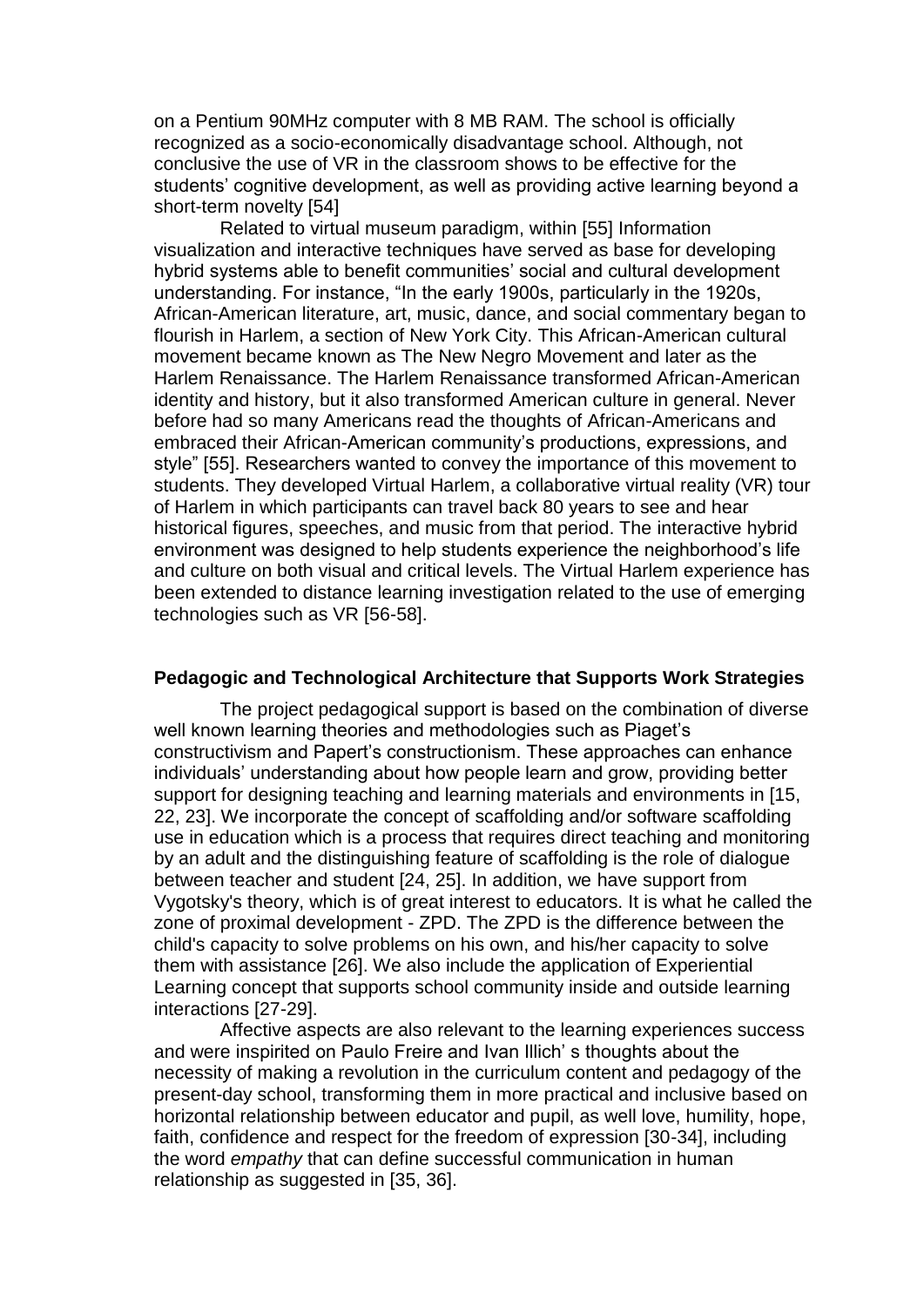Thinking about software and Web based influence on the learning environment design and maintenance, the work development sustainability is based on the spiral model of software engineering [37], including the Sharable Content Reference Model - SCORM concept [38] as well its flexibility and usability in conjunction Goal Based Learning, Distributed Problem Based Learning, Independent, Experiential, Exploratory Learning, as well Learning Objects concepts, Entrepreneur and Projects Pedagogy principles described in [39-44].

Gardener's investigation about multiple types of intelligence in combination with the named learning models and concepts has formed an excellent base for using arts, culture and interactive technology's synergy in education [6, 44, 45]. For instance, such convergence can provide a better teaching/learning environment management [46], and further than that can bring about learners preserve content on memory with high quality for 3 hours in 85% of the cases when they are exposed to teaching-learning methods which uses oral and visual presentation against 72% only visual and 70% only oral. In addition, the average of 65% of preservation in 3 days for visual and oral against 20% only visual and 10% only oral according to (Joan Ferrés' survey (1996)) adapted in [47].

This investigation and survey results support the recommendation that schools must learn and use with effectiveness multimedia tools and files [48]. This recommendation suggests educational and cultural transformation, which can be achieved through the use of technological art concept in teaching and learning actions. Due to its direct relation with life, art can generate productions able to lead individuals rethinking cultural concepts and developing knowledge related to the transdisciplinary aspects of managing, direct manipulating and understanding, in context, simple and complex mixtures between the real and virtual embedded on the information visualization domain [49-52].

The learning theories and advances on technology convergence brought about space for the growth of innovative educational design and intervention, which is called Emergent Design. "It is an approach used for educational intervention; the claim is a more general one, however, in that the strategy is appropriate in settings for technologically enabled paradigmatic change (…)" [53].

Through Emergent Design experiences it is possible to meet a balance between digital technology and the approach to management of organization and of organizational change that has come in the wake of the technology. A distinction must be made because the temptation to use either of them alone has led to failure. It is the combination that offers an optimistic vision for the future of learning—the combination of these two products of the digital age along with a theoretical framework based on the work of pre-digital-age thinkers who knew what to do but did not have the means to do it. Among these the most central is Paulo Freire, but also represented are John Dewey and Jean Piaget, although he did not focus on education per se [53].

#### **Cases of Use and Work Strategies**

## **Background**

The work has been carried out at Ernani Silva Bruno Municipal School environment, situated at Parada de Taipas, on the surrounds of the city of São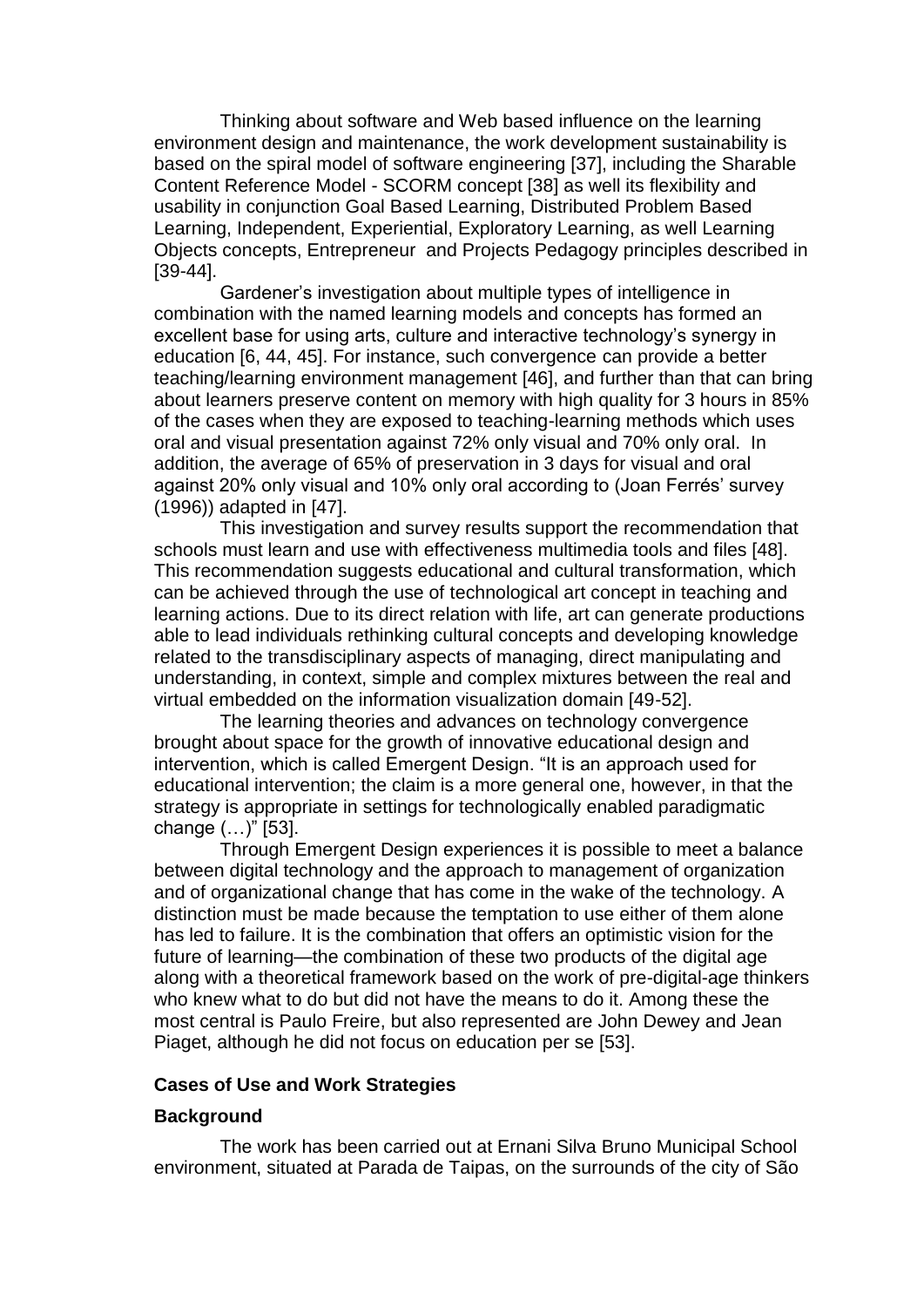Paulo. There are many people under socio-economic disadvantage on this city area.

The development of projects that can bring about people's knowledge improvements are very important for stimulating their self-esteem and in consequence their social and digital inclusion. The project implementation started on the second semester of 2002 with a collaborative educational experience involving author1 and an educator and her learners from 4th grade. The experience used as tools VRML and HTML for developing visual aid to their cultural research related to Brazilian Carnival. According to her, the initiative had significance results in terms of supporting collaborative and cooperative work among students, improving communication between her and students, and enhancing students' self-esteem [59]. These work served as a introductory reference for the development of next ones, which were stimulated by hardware, software and fast Internet connection installed in the computers' lab.

After infrastructure technical improvements done in the first semester 2003 on the school information and communication (ICT) system, there were enhancements on educators and learners' interactions, including the approximation between basic and high education.

For example, through the participation of educators and children as protagonists in a workshop grounded on interactive media, arts and culture at CAVERNA Digital™, Poli, USP, during (Brazilian Science, Engineering and Criativity Fair) - Feira Brasileira de Ciências, Engenharia e Criatividade - FEBRACE 2004 [60]. During 3 days workshop, they authored a play based on Tarsila do Amaral life and artwork. During the workshop we develop research, reading and writing skill using books and digital media for collecting data and after that writing the script of the play and a text for the prototyped homepage. We designed a prototype homepage using Hypertext Markup Language – HTML, and a 3D computer graphics interactive background using Virtual Reality Modeling Language – VRM to create a scenario composed by Tarsila and children's paints and pictures, as well presented it within the CAVERNA Digital™ environment [61]. The transdisciplinary work had support of Laboratory of Integrated Systems – LSI team, a VDJ ;an Actress and Storyteller; and a Movie Maker [62, 63].

After the school participation on FEBRACE 2004, the number of individuals interested on developing curriculum projects using digital and multimedia tools and files increased. This was evident through the School participation on the project "A Cidade que a Gente Quer" ("The City We Want") [73], which was a partnership project between Secretaria Municipal de Educação – SME and Laboratório de Sistemas Integrados – LSI from Polytechnic School of University of São Paulo – USP between 2002 and 2004.

Educators and students used diverse low cost software and interactive technologies such as Animator9™, Windows Movie Maker™, Power Point™, Paint™, mass for modeling characters and raw material to build scenarios background, manipulated video cameras for storytelling and producing animations. After they investigate and identify problems related to school's surround area, they produced their work attempting to express their ideas to problem solving supported by the necessity of developing people's skills to work with analytic-symbolic services and strategic agency as stated on this work introduction and in [6]. The work had the collaborative involvement of the school's head and pedagogic coordinators, as well as of the educators who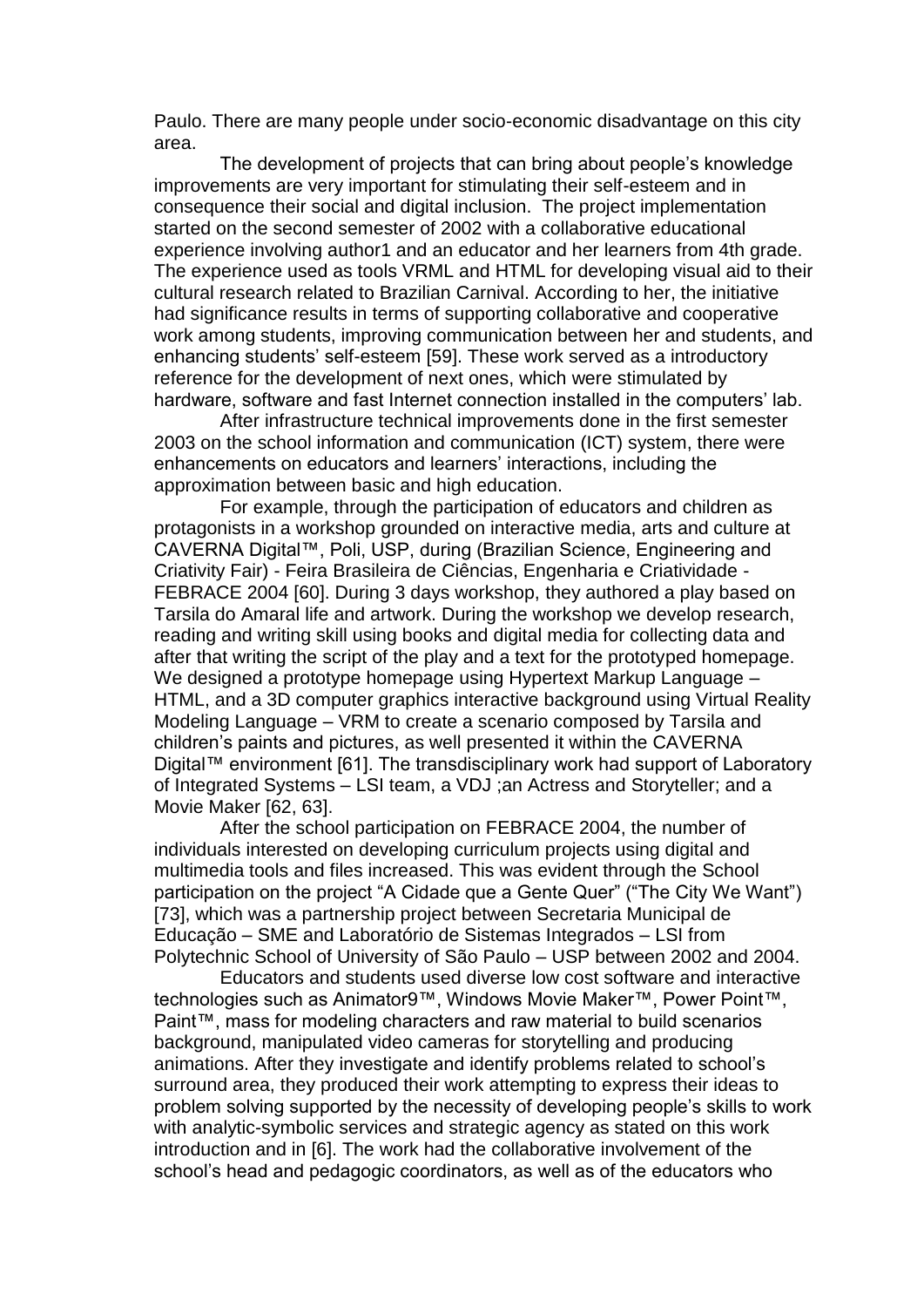were not directly evolved on projects' construction. They contributed cooperating with the necessary changes on the learning environment. Such changes are related to time and space adaptation, including management. School's head and pedagogic coordinators went with educators and learners in two external presentations where students acted as protagonists teaching other children how to create background scene and characters using mass for modeling and animation techniques [2, 65].

#### **Expanding Web Based Learning Experiences within Curriculum**

During 2005, improvements on the collaborative work carried out, brought about computers' lab coordinators Jorge and Sandra to more integrated teaching/learning actions. With school head and pedagogical coordinators' support, the computers' lab coordinators studying as well teaching time got more convergence, what served as a base for implementing an education, culture, arts and interactive technologies course evolving 6th, 7th and 8th grade students. Some of students from 7th grade, in 2005, were on 4th grade in 2002 and experienced the first authoring web based resources project at school environment. Students practiced with VRML and HTML languages through building simulated homepages, 3D virtual worlds, learning virtual reality and computer graphics techniques for supporting educational process related to the classroom curriculum development, including researching and reading Portuguese tutorials oriented by computers lab coordinators [66, 67].

Due to children's interest on 3D computer graphics and educators' hypermedia knowledge improvements; we used low cost desktop virtual reality trying to reduce students' difficulties related to Math and other curriculum subjects. Students wee presenting difficulties for understanding measure systems and scale concepts related to Math, Geometry and Geography subjects. In March 2005 students from 7th grades A, B and C, measured the school and used the metric system for designing a 2D school blueprint using Paint™ program. After that, due to the collaborative work between the computers' lab coordinators and exposition of other educators and students to 3D virtual worlds and Virtual Reality techniques, it was suggest to the students also modeling the school in 3D using interactive and universal tools related to the Internet. Students accepted the challenge and in conjunction technical and non-technical individuals started to build school 3D model through using VRML [68]. The model was composed in a hybrid way using texture, audio and video files. We also organized the partial model presentation in form of web page using HTML [69]. The model presentation to the community (district authorities, parents, educators and learners) happened at school birthday celebration party.

On the second semester of 2005 learners were invited for creating community's library homepage as their first external web based project. Such project happened due to a cooperative partnership between Ernani School and Érico Veríssimo Youth Children Library management. After working 3 months on the project, in November 23, on the occasion of library birthday party students presented off-line homepage prototype to local community. The 3D model of the library was designed based on real world measuring, since educators and students went to the library for studying the place, measuring it and drawing a 2D blueprint on a paper before modeling that in 3D.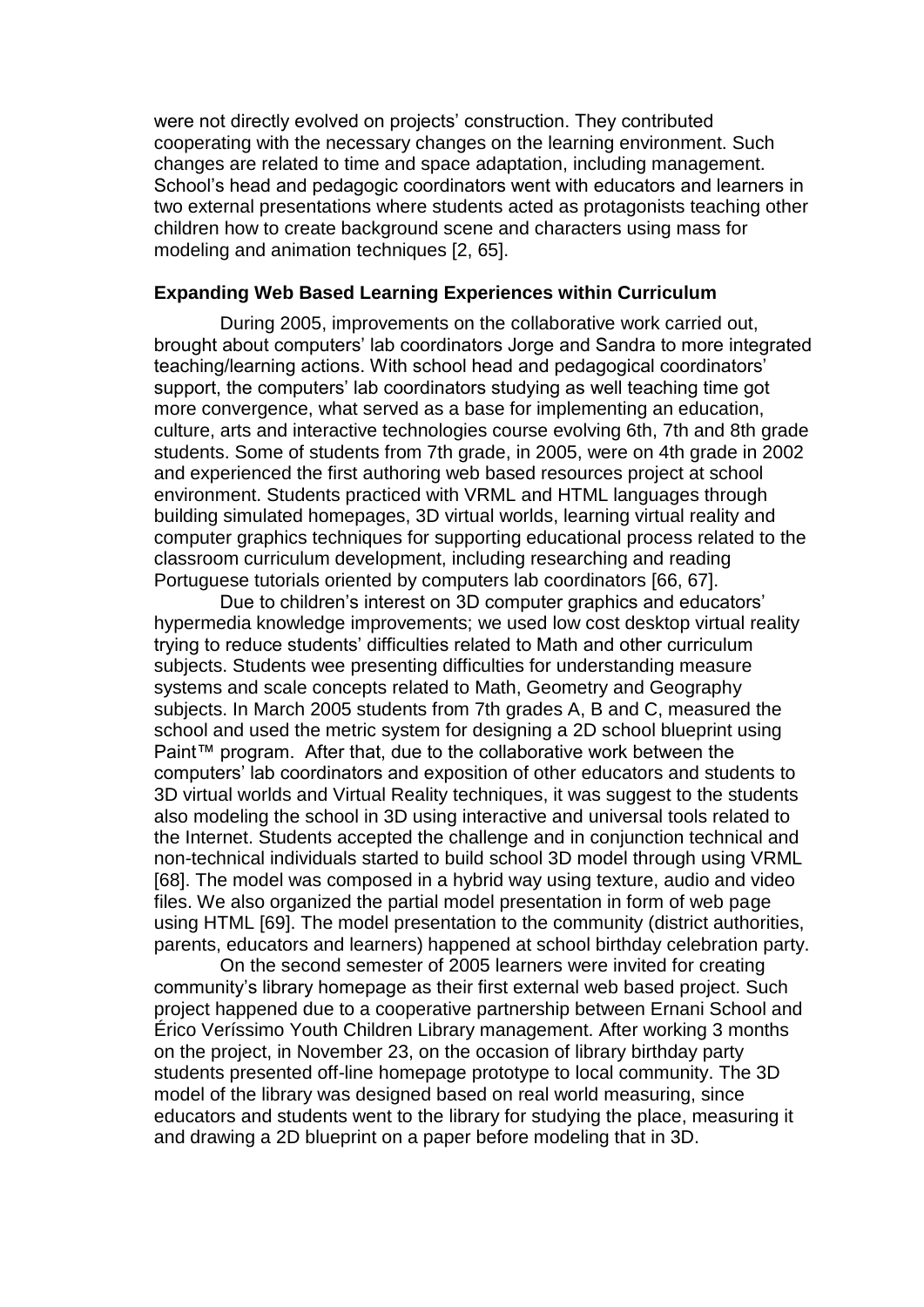## **Prototyping "Creative Digital Scribe" tool**

The web based experiences and our school meetings with first and second grade teachers from basic education brought about support for developing a virtual environment related to improve children literacy. We did an experiment with two educators who were used to teach at first and second grades and a pupil who was finishing the first grade and had reasonable reading and writing literacy skills.

For the students who have good literacy skills it is not to difficult to create 2D and 3D virtual environments using Web standard languages and templates such HTML and VRML. This kind of digital scribe experience using hypertext support for developing individuals' multimedia skills is recommended even before the current individuals' access to powerful machines [70]. On the other hand, it is difficult for individuals with low level of reading and writing literacy abilities to build 2D and 3D virtual environments. So, based on our observation of children doing activities in the computers lab in combination with our talks with the teachers from fundamental teaching, which involves first to fourth levels, we developed an interactive 3D virtual environment prototype using VRML characteristics for scaffolding educators and children's literacy enhancements.

It is thought that through using tools that can support to build 3D interfaces in a way that individuals can put their learning objects to work together in a meaningful mood they will be stimulated to enhance their digital and traditional literacy skill and competences.

After the creation of the prototype we did an experiment attempting an initial evaluation of "creative digital scribe" concept and the tool usability evaluation. The virtual learning environment was created with base on our observations related to educators and children's cultural games and real world lessons used for developing reading and writing skills. Despite the fact that, to configure the virtual learning environment interface it was necessary to know a bit of VRML [71], the prototype seemed to be a good tool according to the tests in 13/12/2005 figure-1.



**Figure-1** – **Hybrid VE developed based on VRML sensors, animation, video and audio files and textures**. **L. M. experiencing the interactive 3D World** 

The interface configuration also involved the manipulation of a webcam for recording video files, after that we put them inside the virtual environment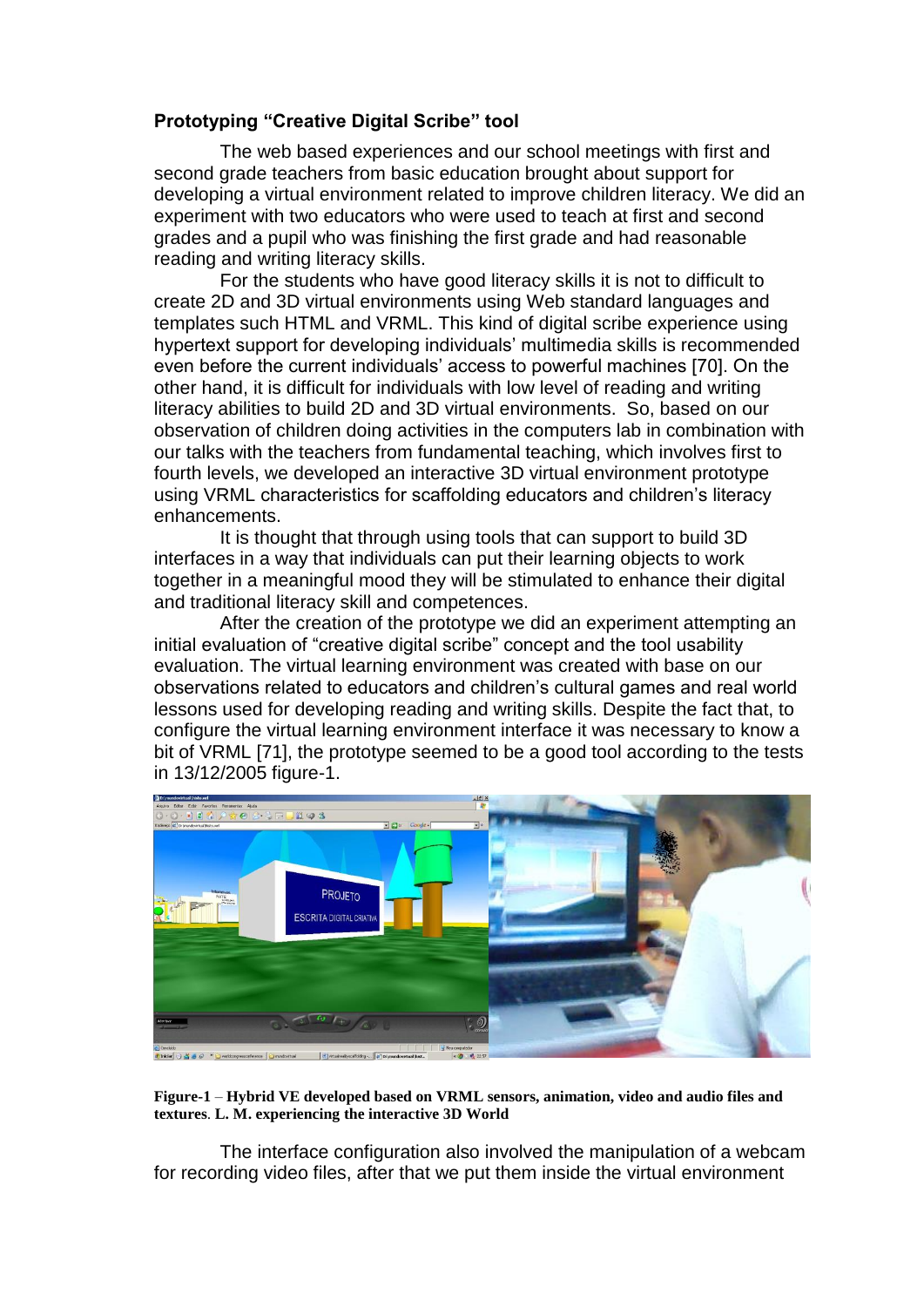through a VRML template in a combination with text based exercises using VRML sensors for drag and drop objects.

We interacted with the environment in an experiment that took 3 hours of human to human and human computer interactions. First it was explained to educator G how to use the Cosmos Player™ interface for navigating on the environment. So, G started fly trough the environment. She was oriented to go to a virtual video room and watch a short video, in which a narrator was explaining a task she should solve. After that, she navigated through the virtual world to the virtual CAVERNA Digital ™ where she "got into" and drag and drop some words in order to form the sentence "Children Love Education".

She was told that the task concept was related to educators' interventions and use of lyrics and songs in exercises they ask children to do for learning how to read and write through associating cultural sounds and symbolic image of letters.

It is expected through this kind of exercise that by using texts, which circulate socially, children can be able to identify, understand and use with more accuracy the arbitrary symbols culturally constructed that are used to compound the written language and represent the speech language. We are taking in consideration that language is an art transmitted from a generation to another throughout an intensive education [72, 73].

After doing the exercise, with author 1 support G adapted the exercise to her teacher experience. She recorded a video file with a task related to "Parlenda" textual gender that involves lyrics, sounds and children play. She recorded a piece of a parlenda called "Hoje é Domingo" = "Today is Sunday". The exercise was solved by the child L. M. who finished his first primary school year in 2005 figure-1.

According to his report, he enjoyed doing the exercise and asked for adapting the environment to his cultural ideas and chose to record a new parlenda. He was told how to adapting the text in the drag and drop VRML template. Then, he typed the text, we saved the files and rendered them as they appear in figure-1 using a combination of Web base technologies such as Internet Explorer™ and Cosmo Player 2.1 ™.

After that L.M. explained to his mother, J., who is also a fundamental education teacher, how to navigate through the Cosmo Player browser. She navigated on the virtual environment guided by him and solved the problem. At the end of the day individuals approved the experience in [74]. The actions showed the importance of providing for children and educators opportunities for being protagonists based on the state-of-the-art-of technology and direct manipulating diverse "non-scholar" languages and systems, what brought about more motivation and self esteem for keeping engaged into the experience [75]. The motivation is based on the concept of "agency", which is the pleasure related to the capability of individuals do meaningful actions and see the results of their decisions [76].

According to [76] digital environments are procedural, encyclopedic, participative and spatial. These properties make digital environments powerful tools for simple and complex literary creation. These properties allow to constructing a flexible learning environment base on the concept of scaffolding and/or software scaffolding use in education, which is a process that requires direct teaching and monitoring by an adult and the distinguishing feature of scaffolding is the role of dialogue between teacher and student [24, 25].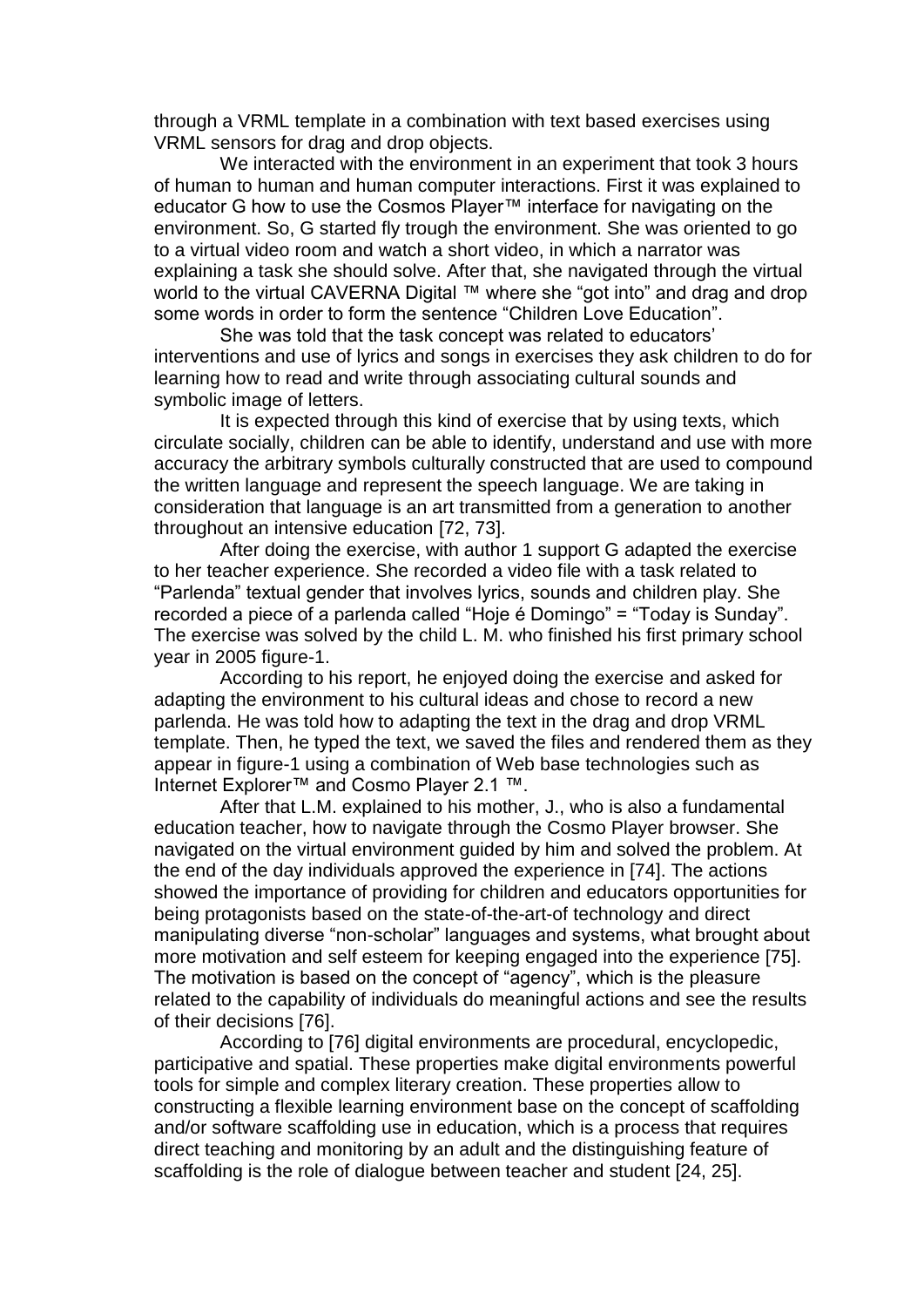#### **High Education Cultural and Collaborative Work**

Similar to [55], at the end of 2004, authors 1 and 3 shared technological, artistic and cultural knowledge through exploring an hybrid 3D virtual model authored by author 1, inspirited on his visit to Brazilian Afro-Cultural Museum and on the teachers' cultural and artistic Afro-cultural skills improvements course called "Vozes da Africa" ("African Voices"). The course was related to ethno racial and cultural diversity and the Law 10.639 / 2003, which determines that African culture must be taught during Brazilian basic education curriculum development. For such construction, it was used the synergy of accessible standard web based languages, arts, culture, science, interactive techniques, multimedia files and tools in convergence with the virtual museum paradigm – VEP [77, 78] and in the related work [55].

From that, it was formatted inter and transdisciplinary content based on the virtual museum paradigm. The project was called "A Poética da Madeira" ("The Wood Poetry"). Using VRML, information visualization and virtual reality techniques we converged within a unique 3D virtual environment diverse multimedia files inspired on the movie "A poética da Madeira", planned and built by author 3 during the Visual Anthropology course in 2004. The film construction involved educators and pupils of a state school called EESG Natalino Fidêncio, which is situated in the municipal district of Carapicuiba, including its surround community. The film covers themes such as ecology and the Atlantic Forest destruction on that district, social and urban development, authors'1 and 3 father skills related to manufacturing wood, as well how individuals reuse pieces of trunk that are met around the city fields for developing furniture artifacts and cultural products.

Further reflection about media and human resources used during the experience showed that the implementation and maintenance of high-quality technological infrastructure with low cost and free multimedia tools, beside teachers and pupils' lifelong learning preparation can be an important paradigm for improving Education. In middle and long-term investment, such infrastructure can generate qualitative and quantitative pedagogic, technological and human enhancements in diverse educational environments and on their surrounds, from the basic up to superior education. Through the VEP, it was converged diverse media languages such as music, film, 3D computer graphics and photography for expressing feelings and developing collaborative learning figure-2.



**Figure-2 - Screenshot of hybrid VRML 3D model using multimedia video and audio files and textures**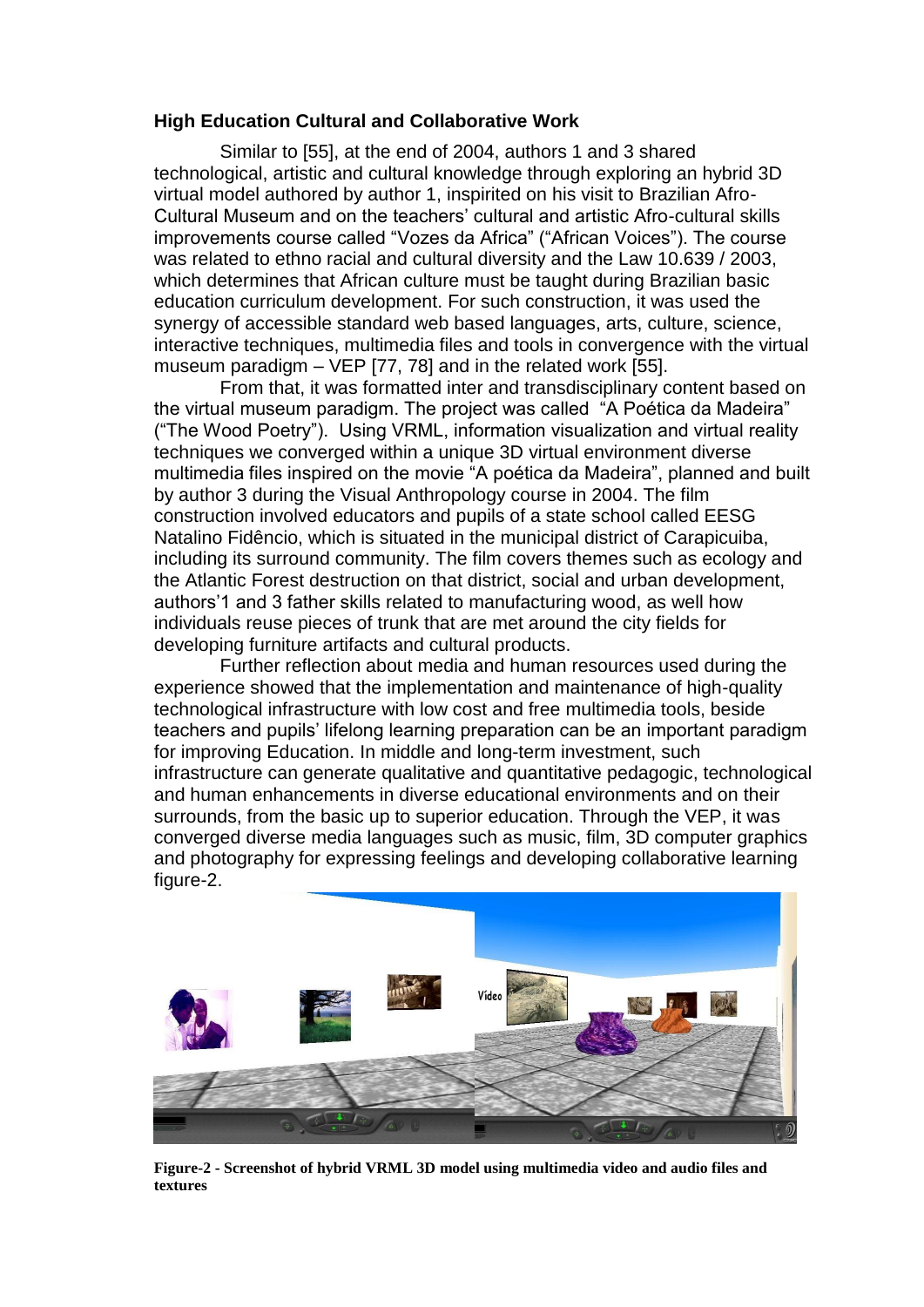In 2005, authors 1 and 3 carried out another computer supported collaborative interdisciplinary experience, whose implementation contributed to amplify and combine their technological intellectual and pedagogical knowledge. The project was based on the synergy among Alfredo Volpi's painting style process, its historic, artistic and cultural aspects, as well the creation of a 3D visualization's interactive virtual environment based on information visualization theory and virtual reality techniques [51, 73, 77, 78]. The experiment proposed an approximation between the current preservation of "Aldeia de Carapicuiba" and Volpi's work. The experience reinforced the power of a balanced use of ICTs for supporting more dynamic and interactive ways of "learning to learn", "learning to think", communicating and representing knowledge with cost-effective, creativity and high-quality [79, 80]. Consumer devices such as photo cameras, Webcam, Web based technologies, low cost digital tools and files, books for researching were the instruments used for creating the environments below figure-3.



**Figure-3 - Screen shots of the research related to Alfredo Volpi and the Aldeia de Carapicuiba.**

#### **Reflection**

From the initial goal of scaffolding educators and children's teaching and learning practices, the work carried out influenced individuals to improve and share knowledge. Individuals' multimedia experiences inside and outside school environment enhanced ones' general and specific knowledge, including spatial and mental models [81, 82]. The actions also contributed for developing individuals' collaborative skills through stimulating and increasing their knowledge, self-esteem, including communication, creativity and literacy skills and competences [83, 84]. This brought about enough confidence for expressing their ethnic and cultural identities with higher quality similar to the related work features showed on [14-21]. For example, the multimedia experiences in combination with his research influenced author 3 to produce at school environment a "soirée night", in which school and surround community people shared knowledge and expressed themselves through a learning environment supported by consumer devices, such as musical instruments, microphones, lighting special effects, multimedia tools, books and poetry. Related to the film making experience individuals had the opportunity of knowing better each other skills such as manufacturing and playing musical instruments, as well investigating Carapicuiba's district ecologic environmental problems. Increasing the use of well-known accessible Web standard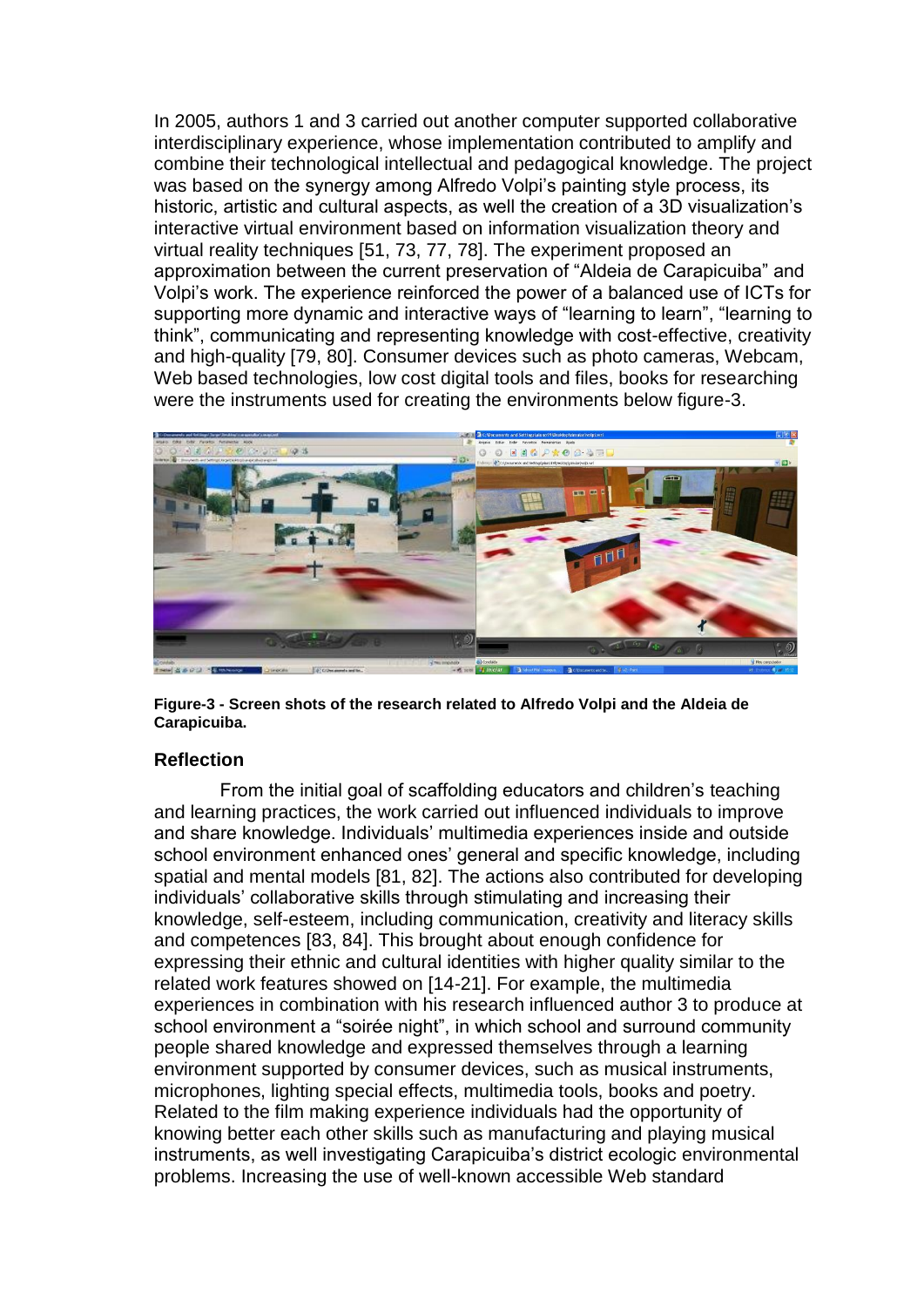languages, such as HTML, VRML, Javascript and JAVA can open more democratic learning opportunities for under socio-economically disadvantage people and disable individuals meaning digital and social inclusion as well an effective preparation for them benefiting and contributing to distance learning education. For example, the creation of Voice Markup Language [85] has brought about possibilities and advantages for applying computer mediation in education using interactive speech applications in convergence with artificial intelligence techniques for scaffolding and stimulating children literacy skills improvements in short, middle and long term projects, also through game based education, interactive drama and hypermedia storytelling projects [86-90], with support of digital environments, which are procedural, encyclopedic, participative and spatial as discussed in the prototype tool section and in [76].

Inspired in [91], using the trilogy related to management, humanity and technology we attempted to improve individuals' social and cognitive processes in knowledge acquisition supported by pedagogic advice emphasizing the development of individual self-discipline for studying lifelong. The methodology for increasing knowledge acquisition is a balance between problem solving by trail and error and social community professional advice. Learning experiences attempting to solve the problems of a community client is a major source of knowledge in the development of expertise of an individual. However, learning from experience can be a slow and error-prone process. Then associate with professional communities that attempt to expedite learning and reduce errors through sharing experiences and knowledge is a sensible solution [92].

We used a combination between digital tools and learning types supported by the designing and producing media-based training. Paraphrasing [93] Learning types are named as; *cognitive learning*, which is associated with intellectual skills involving comprehension, analysis, problem solving, and evaluation; *cognitive learning*, which is most closely related to the teaching of facts, figures, concepts, principles and procedures; *psychomotor learning*, which is related to motor-skill development, muscular coordination, manipulation of materials, and objects; and affective learning, which involves attitudes, values, opinions, and motivation in [93].

The investigation carried out and the creative digital scribe tool prototype implementation and test attempted to give educators and students support for improving their technical skills and in conjunction with other individuals to understand and adapt traditional and digital media, as well Web based technologies to Brazilian educational context.

So if educators and students can appropriate themselves from the state of the art of technologies them the skills developed related to the domain of advanced technologies can be use with support of the combination of experiential learning, constructivism, constructionism, and entrepreneur and projects pedagogy. For instance, in the future students can work individual or collaboratively through the World Wide Web using digital tools for creating content for digital TV, designing Web pages, programming for delivering distance learning content, as well surviving form their talents that were stimulated during their school days, what means capital social benefits from this kind of educational approach.

The creative digital scribe tool prototype has been under research for transforming its interface in more automatic, however it is fundamental that its inputs can be done also using learning objects constructed with Web based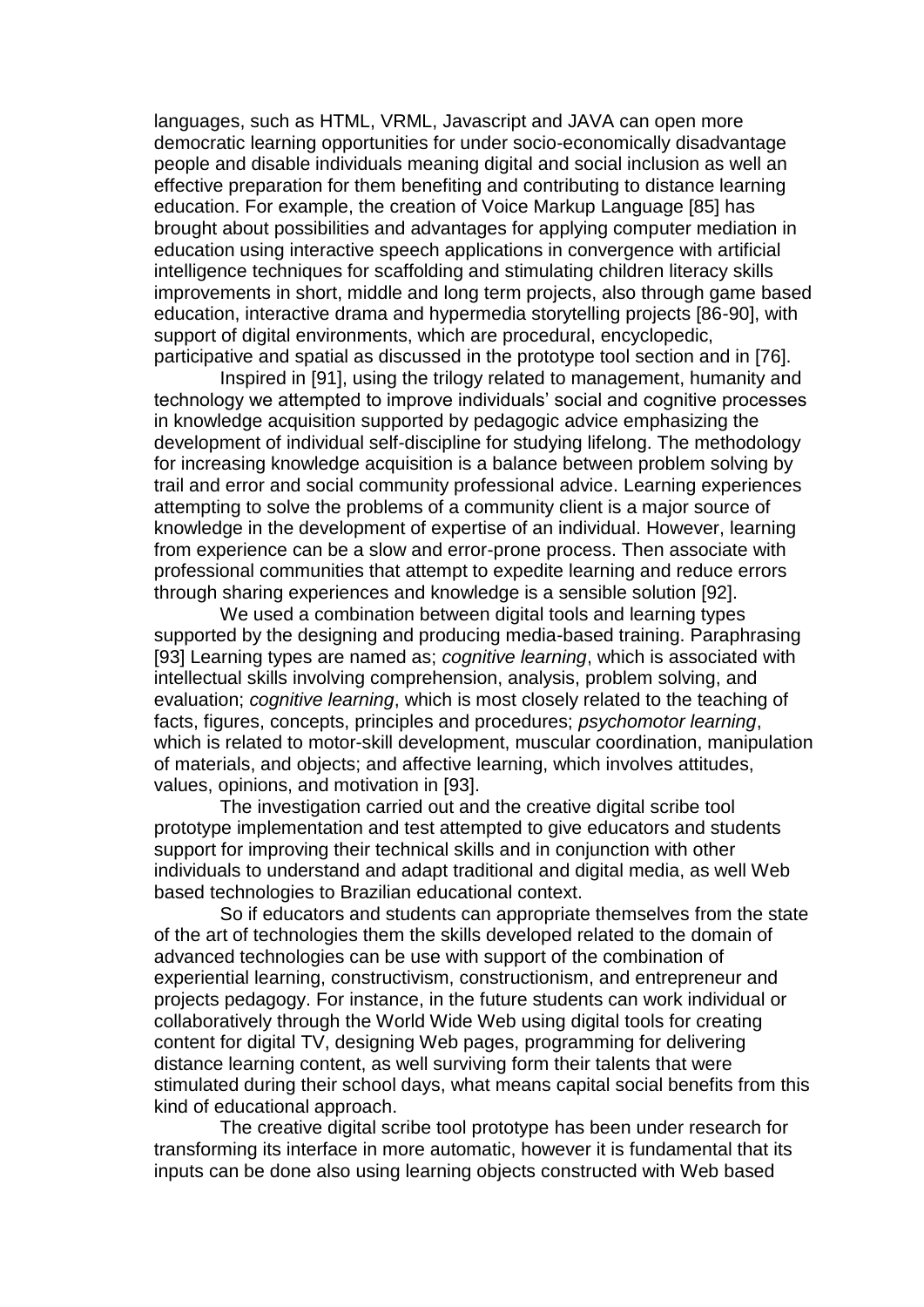standard languages, which can bring about the tool be a companion for stimulating children' knowledge growth and expression lifelong. We are investigating approaches such as agent-oriented paradigm and expert system technology for learning how to improve the system designing, internal state and interface functionality [94].

On the other hand, the direct manipulation of Web based languages in combination with art, culture, technology and education proved to be sustainable. For example, as a result of the work described in the Web based experiences section, due to the students' excellent work using Web based technology and presentation within Erico Veríssimo Library birthday celebration, and the positive impression it made on Pirituba's education authorities, Pirituba Schools District Coordination hired a bus to transport students and educators to an interactive hypermedia workshop. This kind of action is supported by the concept of reinforcement learning [94]. The workshop happened in Atelier-lab at a Polytechnic School, USP, and involved knowledge sharing with people from Laboratório de Sistemas Integrados -LSI team. It took place on December 06/2005.

The opportunity was offered by the LSI team under supervision of professor Roseli de Deus Lopes who coordinates the project FEBRACE, which attempts to stimulate collaborative learning experience for both teachers and learners, as well approximating higher and basic education. The workshop was planned through a partnership between author 1 and Professor Etienne Delacroix, whose current work is related to digital and social inclusion. Etienne uses a combination of artistic and engineering knowledge that leads to individuals' direct manipulating high-tech raw material, in a process of teaching how to deconstruct modern technology and how to reconstruct it into new forms [95-97]. During the workshop, Ernani Silva Bruno's students had the opportunity of showing their work, as well learning how to build a computer, create and install software, and how to directly manipulating such resources for producing content figure-4.



**Figure- 4 – On the left two screenshots of work done at school. On the right students at Atelier-lab**

Students' participation in this kind of workshop supports their new knowledge and the sustainability of the arts, culture, education and technology project. Due to the transport facility provided as reward for the young children's work in the library project, we invited 40 students from levels 5, 6, 7 and 8, including some who had not done any direct participation on the experiments offered. This kind of action serves as a base for developing a sustainable knowledge system and keep students telling to others about the place where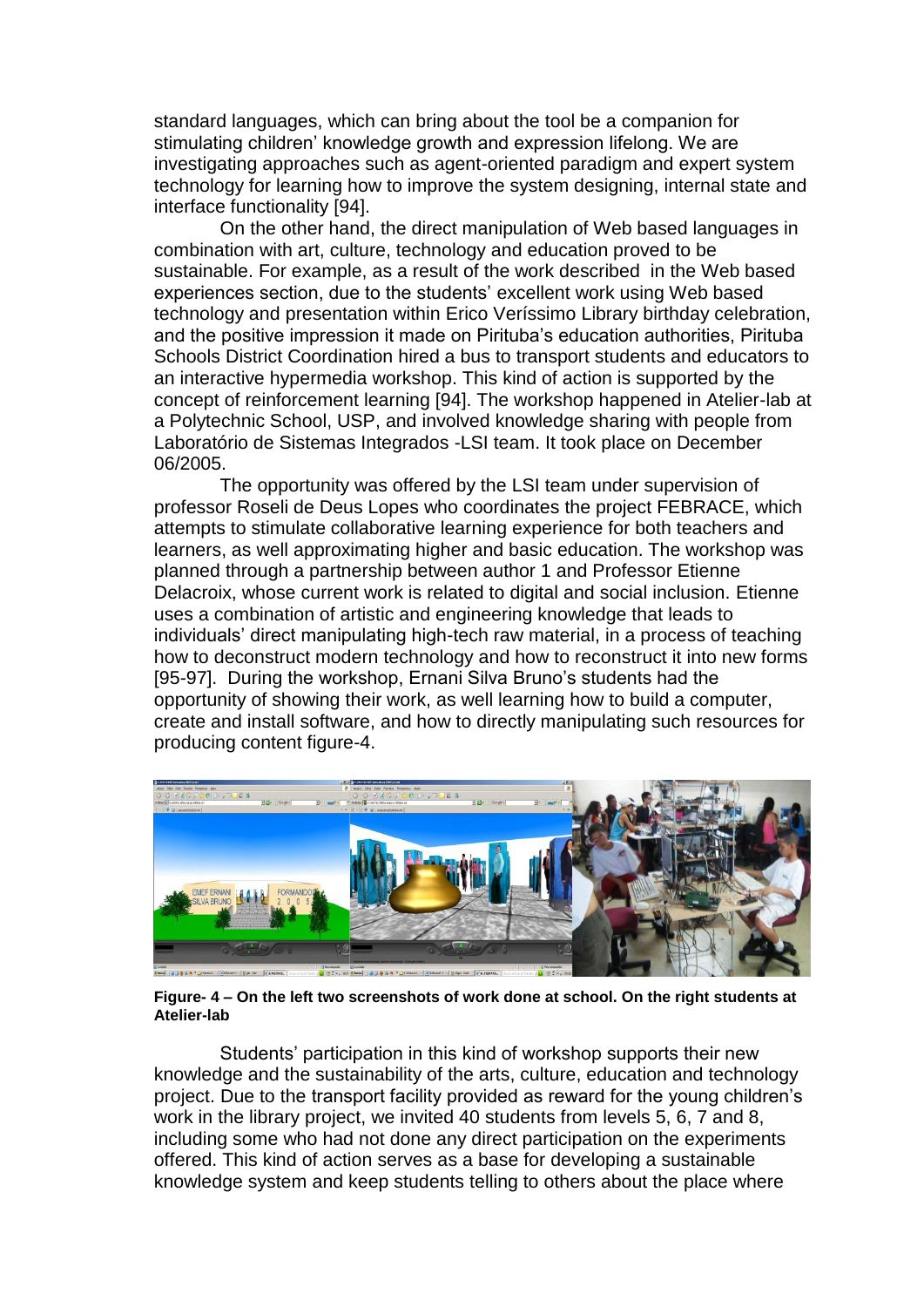they were, the activities they did, and the possibilities they can have on their lives if they can learn and combine knowledge about culture, art, education and technology. In May 25, 2006 another crew of 43 Ernani's students and two teachers were at "Atelier-Lab" and did a workshop.

We also observed individuals' concrete learning attitudes related to increase their research skills using virtual and real artifacts for doing experiments, which confirms that the kind of learning environment with educators and students have contributed for being developed in short, middle and long term projects worth it. For instance, we can add to the students' reports in this text introduction, the actions of learners from the  $7<sup>th</sup>$  grade that after having had HTML introduction, asked to come back to computers lab for training in different time and space than the ones related to their class schedule.

At the time we were written this text, June 2006, a student form  $8<sup>th</sup>$ grade also reported that he did an electronic experiment at home following a tutorial on an electronic magazine we are used to let on the table in order to stimulate their reading skills. This student was doing a previous research on the field of robotics via Internet, as a process of learning how to build a scientific text based on research. At the time the student talked with us he seemed proud of achieving the goal. He is one of the students who followed the multimedia projects during 2005 and was at atelier-labs on December 2005.

In the work carried out during the first semester 2006 students chose the subject they want to research in order to develop a multimedia project using as tools low cost software and open standards. We attempted to develop students' research, reading and writing skills, preparing them to build content through Web based technologies on the second semester 2006.

When we have access, we also let on the table game magazines and students from  $4<sup>th</sup>$  and  $5<sup>th</sup>$  grades are used to take the magazines to read at home. In general the magazines have texts that explain the technology used in virtual games construction. We think that the reading activity supports students to understand that computers do not do magic and it is necessary to enhance ones' knowledge for command the machines.

The work developed in the school computers lab seems to be of value for the students. That is because they asked us to orient them how to do a home page and how to create 3D content.

Based on students talks the idea is to use the virtual museum paradigm for developing content. It is something that can be achieved through Web based technology with cost effectiveness. Using VRML and HTML, including their templates we supported educators and students' research, reading and writing skills. This kind of action can contribute to the development of the field of distance learning according to [98, 99].

It is thought that associating computer skills to courses in universities can enhance the creativity and quality of the new professionals for using technology at school teaching or training in an innovative way. The application of these techniques can support the schools transformations and the learning to learn of institutions, teachers and students, as well as developing a new generation of skilled individuals form basic to higher education [100, 101]. The necessity of flexible and creative individuals for the new type of jobs rising with the information era implicates in developing individuals' computer skills during their courses in combination with the subject of study. It is a great opportunity for join experience that comes from teachers and the technology resulting in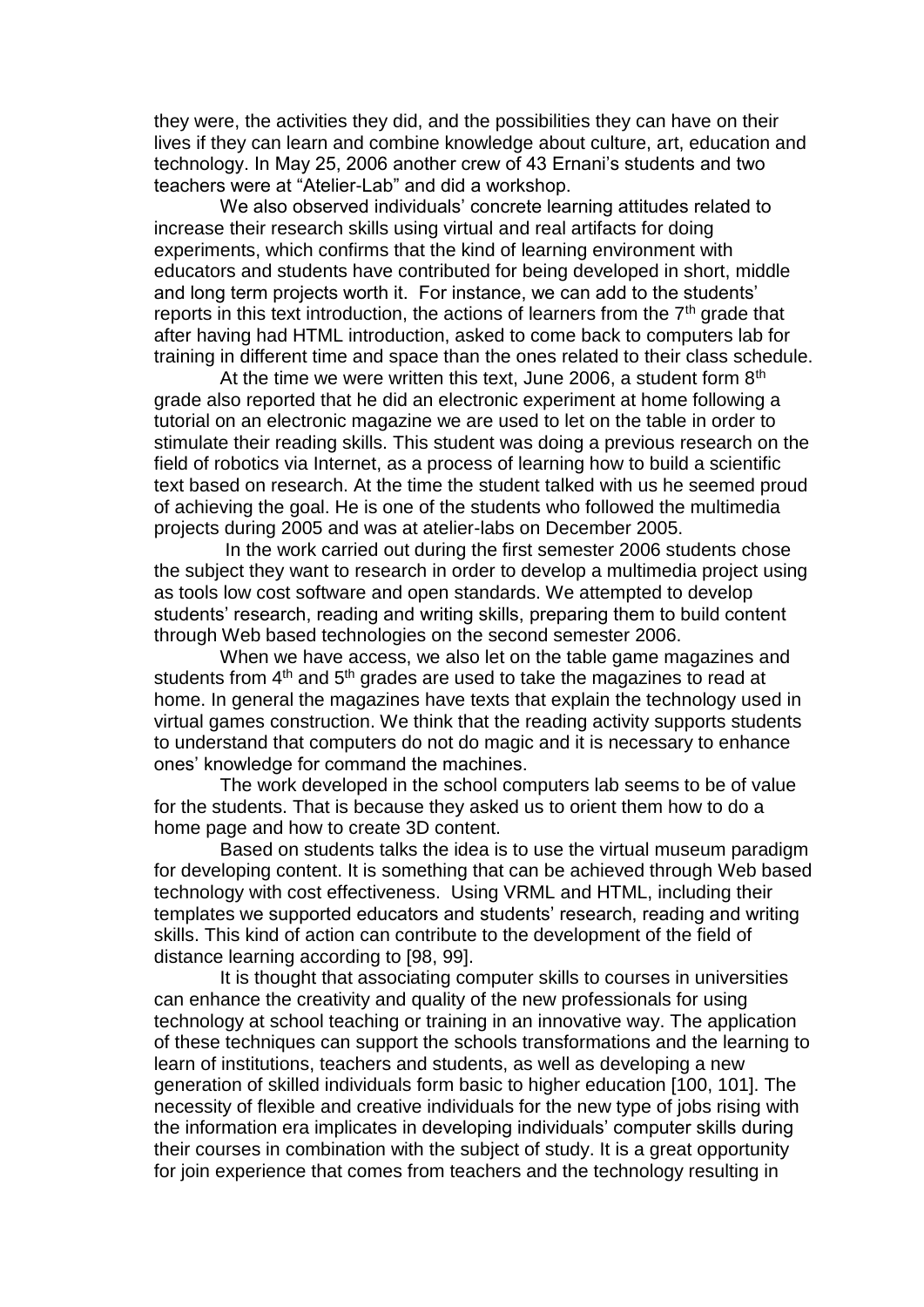high-tech quality education, developing a learning infrastructure that operates practical experimentation and testing, capacity building and diffusion, and standardization [102].

We found support for these two statements on recent informal talks with two educators on our learning environment. According to them who are doing supervision and management courses related to education, in their classes they heard about information technology, read about it, researched about it, but they did not direct manipulate any kind of ICT tool on their universities. So it seems there is a lot of work for improving individuals' skills and real enhancing the necessary education quality to increase people's literacy, reduce the digital divide, and transform the bad picture showed on Passarelli's research about Brazilian education [6].

#### **Conclusion**

It was discussed how effective can be the use of information and communication technologies as resources for enhancing individuals' education. Obstacles, such as learning programming languages, understanding hardware and software issues, as well as sometimes learning the language in which software and applications are written (for instance, English), can be in another point of view an important incentive and challenge for individuals' development. The standardization of Web based languages and the Internet protocols can support high-tech clustering of social and cultural manifestations at low cost. So, the digital inclusion can be an effective way of supporting individual's self confidence and literacy enhancements with respect to cross-cultural aspects related to techniques, time, space, reason and emotion [103, 104].

Due to its complexity, learning how to read and write requires development of children, adolescents and adults' several skills and competences. However, when the citizens dominate the principles of the stateof-the-art of technology domain, they are used to become psychological empowered [105]. Furthermore, they can be highly motivated to understand and use the arbitrary symbols culturally constructed that are mixed up on the language, which is an art transmitted form a generation to another throughout an intensive and effective education [51, 72, 73]. So, using the state of the art of human, technical and educational resources synergy for influencing citizens' learning can be a key point for stimulating them to be competent users and content producers of digital media content lifelong [1, 4].

## **Acknowledgements**

Thanks to the educators, children and community for supporting the experiences. God bless you.

## **References**

[1] Castells, M., A Sociedade em Rede (The rise of the network society) PAZ e TERRA, Brasil, 2005, 65 – 118.

[2] Franco, J. F., and Lopes R. D., Converging Interactive Media, Arts and Culture at Basic Education as Support for Individuals' literacy, proceedings of FILE Symposium, Electronic Language International Festival, bilingual publication, 2005, 42. [www.file.org.br](http://www.file.org.br/)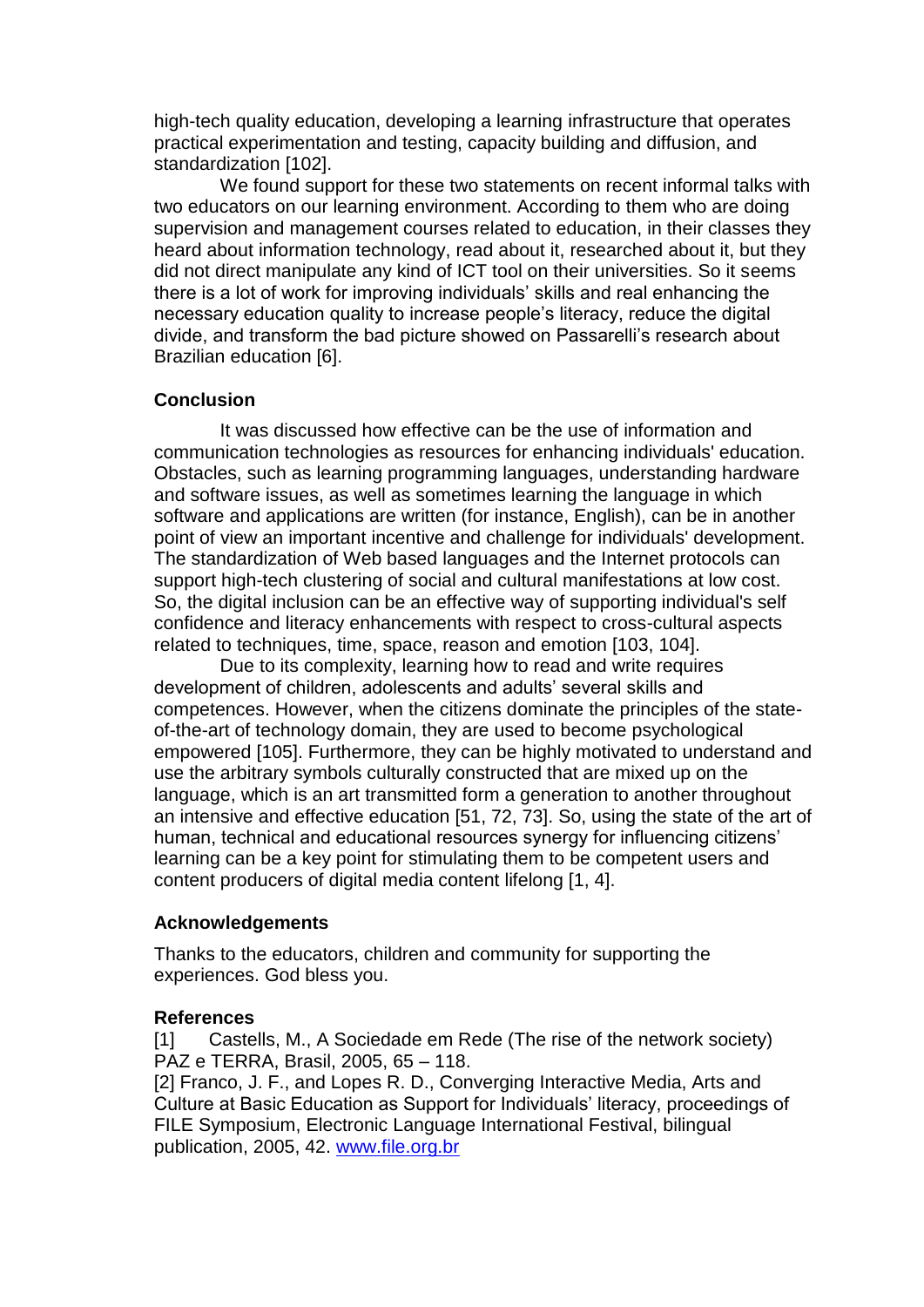[3] Franco, J. F, e Lopes, R. D., Knowledge Development through Collaborative Work Supported by Interactive Technologies. In Representing and Analyzing Collaborative Interactions: What works? When does is Work? To what extent? 12th International Conference on Artificial Intelligence in Education, AIED Workshop 6, Editor Rosemary Luckin, Amsterdam, 18-22 July, 2005, Holland. [4] Franco, J. F., Cruz, S. R.R., Lopes, R. D. Computer Graphics, Interactive Technologies and Collaborative Learning Synergy Supporting Individuals' Skills Development, The 33 International Conference And Exhibition on Computer Graphics and Interactive Techniques, SIGGRAPH 2006, 30 – 03 August 2006, Educators Program, Boston Convention and Exhibition Center – Boston Massachusetts – USA www.siggraph.org

<http://www.siggraph.org/s2006/main.php?f=conference&p=edu>

[5] Nepomuceno, Péricles, (org) Redução da Divisão Digital

[http://www.futuro.usp.br/producao\\_cientifica/artigos/relatorio\\_universalizacao\\_di](http://www.futuro.usp.br/producao_cientifica/artigos/relatorio_universalizacao_digital.pdf%20/) [gital.pdf /](http://www.futuro.usp.br/producao_cientifica/artigos/relatorio_universalizacao_digital.pdf%20/)

[6] Passarelli, Brasilina, Teoria das Múltiplas Inteligências aliada à Multimídia na Educação: Novos Rumos para o Conhecimento.

http://www.futuro.usp.br/producao\_cientifica/artigos/multiplasintelig.pdf [7] Almeida, Fernando, (org) Projeto NAVE, Educação a Distância; Formação de Professores em Ambientes Virtuais e Colaborativos de aprendizagem, EAD, Brasil, 2001.

[8] Monteiro, João de Paula, Cooperação: Saiba o que é cooperatividade sistêmica para um novo tipo de desenvolvimento, editor EAD, Brasil, 2003. [9] GIMP™<http://www.gimp.org/>accessed June 2006

[10] GIMP ™ Tutorials [http://www.tech-faq.com/lang/pt/gimp-tutorials.shtml](http://www.tech-faq.com/lang/pt/gimp-tutorials.shtml%20accessed%20June%202006)  [accessed June 2006](http://www.tech-faq.com/lang/pt/gimp-tutorials.shtml%20accessed%20June%202006)

[11] Potel, M., A Decade of Applications, IEEE Computer Graphics and Applications, Haptic Rendering – touch – Enable Interfaces, November/December 2004, 14-19. [www.computer.org](http://www.computer.org/)

[12] Cardoso, Alexandre (2002) Uma Arquitetura para Elaboração de Experimentos Virtuais Interativos suportados por Realidade Virtual Nãoimersiva, dissertação de doutorado

<http://www.compgraf.ufu.br/alexandre/tese.pdf>Acesso Janeiro de 2006 [13] Harnessing Technologies (2005) 'Harnessing Technology: Transforming learning and children's services'.<http://www.dfes.gov.uk/publications/e-strategy/>

[14] Gerval, Jean-Pierre et al, Virtual Environments for Children, Proccedings of the 5Th IASTED International Conference, Computers and Advanced Technology in Education, May, 20 -22, 2002, Cancun, Mexico. <http://www.enib.fr/eve>

[15] Roussos, et al, 1999. Learning and Building Together in an Immersive Virtual World. In Presence vol. 8, n. 3, June 1999, pp. 247 - 263.

[www.ice.eecs.uic.edu/~nice](http://www.ice.eecs.uic.edu/~nice)

[16] Baker, L. and Nelson, G., Literary Arts Program at Brown University, [http://www.brown.edu/Departments/Literary\\_Arts/IWP/index.html](http://www.brown.edu/Departments/Literary_Arts/IWP/index.html)

[17] Cave Writing<http://www.ccv.brown.edu/cavewriting/introduction.html> [18] Fruin, N. W., From Instrumental Texts to Textual Instruments,

MelbourneDAC 2003,<http://hypertext.rmit.edu.au/dac/papers/Wardrip-Fruin.pdf>

[19] Enquiring\_Minds Project – Accessed, May, 2006 <http://www.enquiringminds.org.uk/>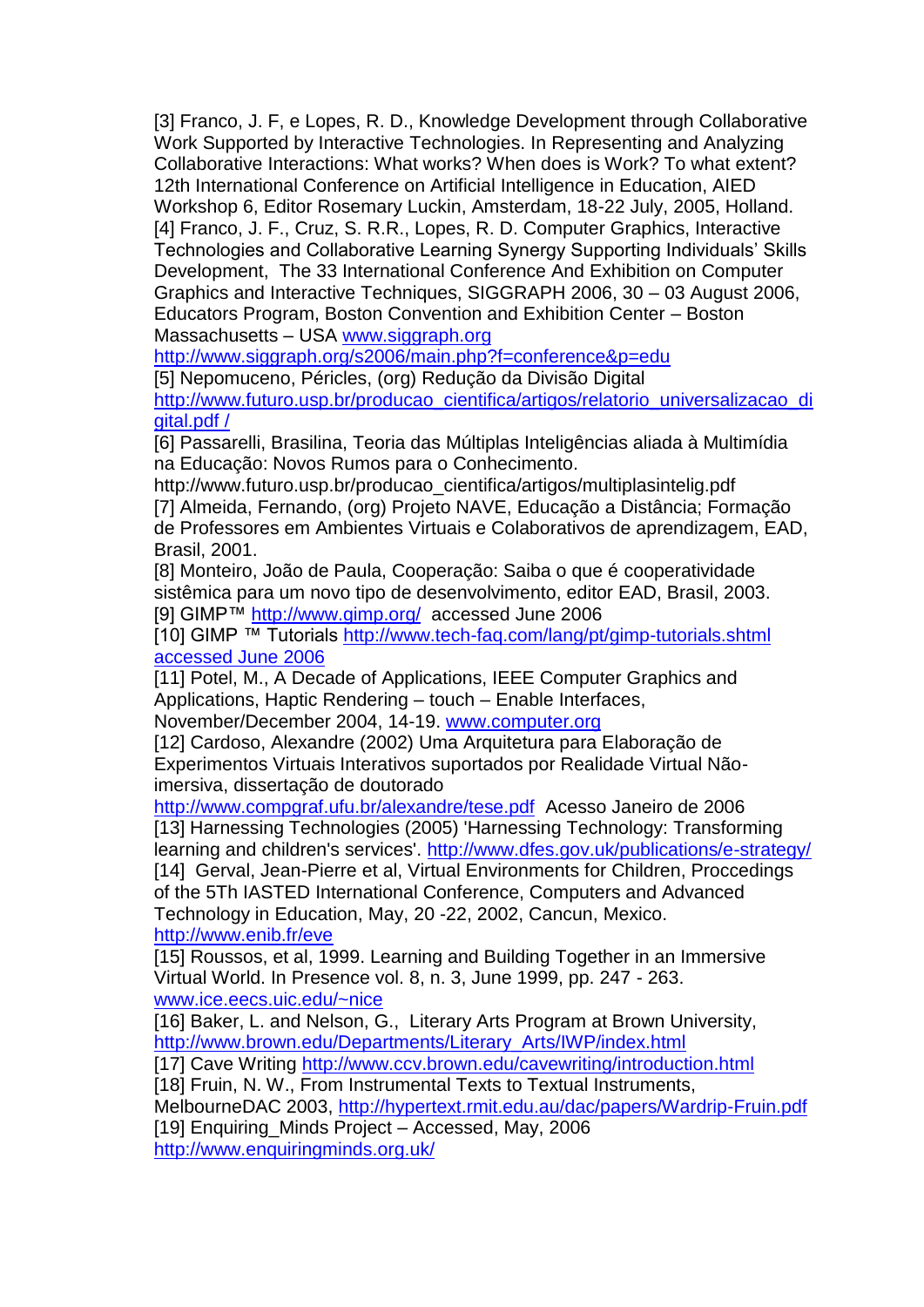[20] Correia, Secundino, Correia, Patrícia, Cardoso, Inês, and Correia Tiago, Seeds for introducing Creative Writing into learning sets – Case studies at Portugal,<http://eurologo2005.oeiizk.waw.pl/PDF/E2005CorreiaEtAl.pdf>

[21] Winkler, T., Reimann, D., Herczeg, M., and Hopel, I. Creating digital augmented multisensual learning spaces, Mensch & Computer 2003: Interaktion in Bewgung. Stuttigart: B.G. Teubner; 2003, S.307-316 [http://mc.informatik.uni-](http://mc.informatik.uni-hamburg.de/konferenzbaende/mc2003/konferenzband/muc2003-30-winkler.pdf%20/)

[hamburg.de/konferenzbaende/mc2003/konferenzband/muc2003-30-winkler.pdf](http://mc.informatik.uni-hamburg.de/konferenzbaende/mc2003/konferenzband/muc2003-30-winkler.pdf%20/)  [/](http://mc.informatik.uni-hamburg.de/konferenzbaende/mc2003/konferenzband/muc2003-30-winkler.pdf%20/) <http://artdecom.mesh.de/e-index.html>Accessed May 2005

[22] Ackerman, Edith, Piaget' s Cosntructivism, Papert's Constructionism: What is the difference? Massachusetts Institute of Technology, (www.meida.mit.edu).

[23] Papert, S., THE LEARNING STATE + TOUGH THINKING ABOUT TOUGH LEARNING, Notes For Conference on Education, Technology and The Future of Maine's Economy.<http://ase.tufts.edu/cogstud/papers/papert.htm>

[24] Luckin, R et al Using Software Scaffolding to increase Metacognitive skills amongst young learners,

[http://www.cs.usyd.edu.au/~aied/vol2/vol2\\_Luckin.pdf.](http://www.cs.usyd.edu.au/~aied/vol2/vol2_Luckin.pdf)

[25] Henry, L., Educational Concept of Scaffolding Adolescent Learning & Development, 2002

[http://condor.admin.ccny.cuny.edu/~group4/Henry/Henry%20Paper.doc.](http://condor.admin.ccny.cuny.edu/~group4/Henry/Henry%20Paper.doc)

[26] Rozycki, G., and Goldfarb, M. F. (2000) The Educational Theory of Lev Semenovich Vygotsky (1896 - 1934)

(Analysis by Mary Ellen Goldfarb),

http://www.newfoundations.com/GALLERY/Vygotsky.html

[27] TLC – www.usoe.k12.ut.us/ate/tlc/cda/experiential.htm accessed in 13 February 2005.

[28] Liu, Y., S., Chee Conceptual Conflict by Design: Dealing with students' learning impasses in multi-user multi-agent virtual worlds, Artificial Intelligence in Education, Supporting Learning through Intelligent and Socially Informed Technology, IOS Press, Edited by Looi, C.,K., et al, Netherlands, 2005, 128- 135p.

[29] Zaguri, T., Os direitos dos Pais, Construindo Cidadãos em Tempos de Crise, Record, 2004, 73-83.

[30] Freire, P., Pedagogia do oprimido (Pedagogy of the oppressed), Paz e Terra, Rio de Janeiro, 2004..

[31] Sims, E. M.Web3D Technology in learning, Education, and Training: The 2 Sigma Challenge, in Proceedings of LET-WEB3D, First International Workshop on Web3D Technologies in Learning, Training and Education, September 30 – October 1, 2004, Udine, Italy. [http://hcilab.uniud.it/let](http://hcilab.uniud.it/let-web3d/proceedings.pdf)[web3d/proceedings.pdf](http://hcilab.uniud.it/let-web3d/proceedings.pdf) Acessed: 05 March 2005.

[32] Gadotti, M., Reading Paulo Freire, his life and work, Translated by John Milton, State University of New York Press, USA, 1994.

[33] Bishop, A., P., Bazzel, I., Mehra, B. and Smith, C., Afya: Social and Digital Technologies that Reach across the Digital Divide, First Monday, volume 6, number 4 (April 2001),

URL: http://firstmonday.org/issues/issue6\_4/bishop/index.html -

www.firstmonday.org/issues/issue6\_4/bishop/#author

[34] Peters, Otto. Didática do Ensino a Distância, Editora Unisinos, Brasil, 2001.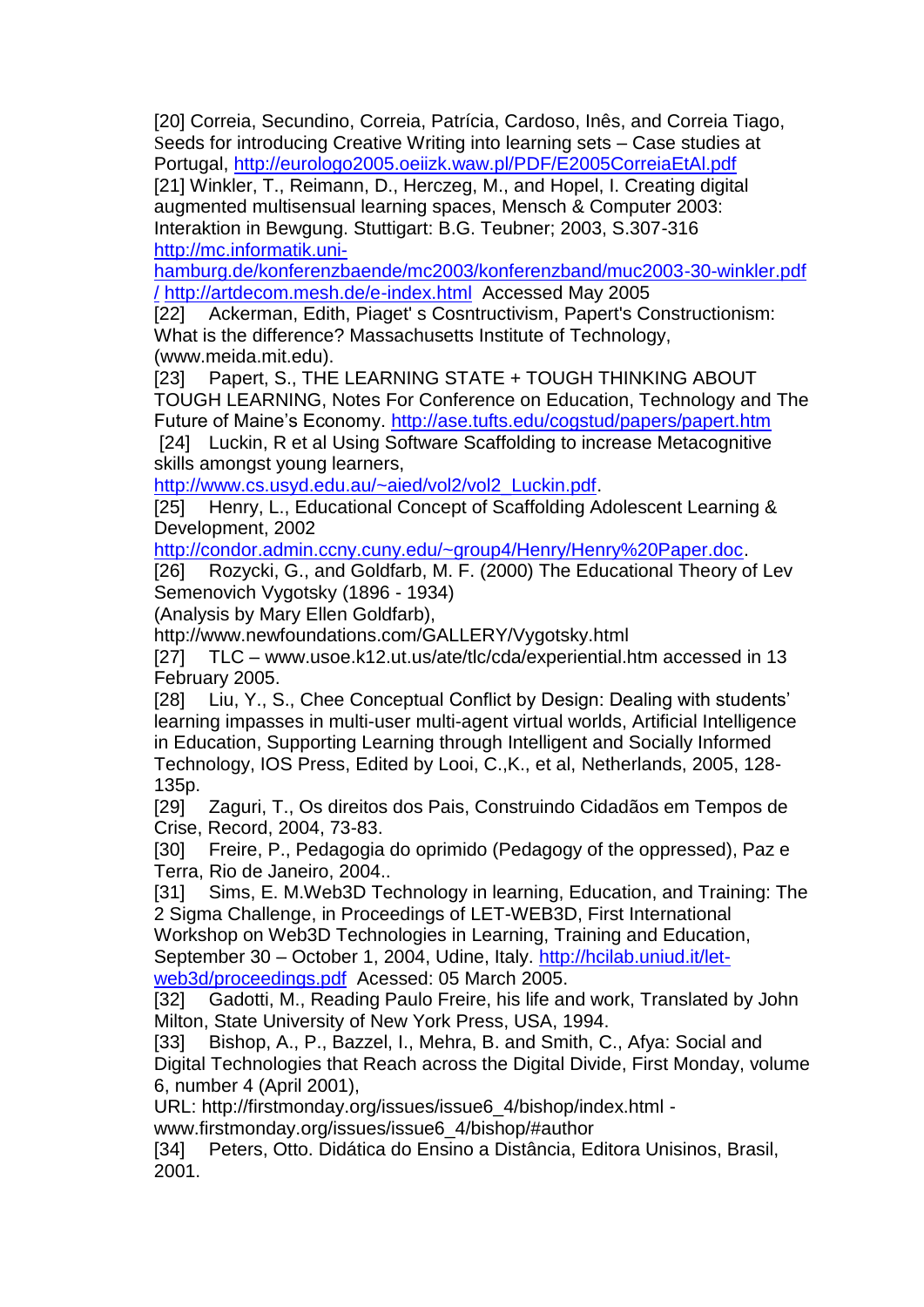[35] Brearley, M., . Inteligência Emocional na Sala de Aula, MADRAS, Brasil, 2004.

[36] Boehm, B., Spiral Development: Experience, Principles and Refinements, 2000, accessed in December 31, 2004

<http://www.sei.cmu.edu/cbs/spiral2000/february2000/SR08.pdf>

[37] Pressman, R. S. (2002) Engenharia de Software, (Software Engineering), 5th edition, McGrawHill, Brazil.

[38] Doods, P. and Thropp, s. (2004) Sharable Content Object Reference Model – SCORM 2004 2nd edition overview, [http://www.adlnet.org](http://www.adlnet.org/)

[39] Ip, A., Morrison, I., and Currie, M., (2004) What is a Learning Object Technically?

[http://users.tpg.com.au/adslfrcf/lo/learningObject\(WebNet2001\).pdf](http://users.tpg.com.au/adslfrcf/lo/learningObject(WebNet2001).pdf)

[40] Ip, A., and Naidu, S. Experienced-Based Pedagogical Designs for e-Learning in Education technology Vol. XLI nº5, September October 2001 pp 53- 58, Magazine for Managers of Change in Education, Publisher: Educational Technology Publications

<http://users.tpg.com.au/adslfrcf/lo/LearningExperience.pdf>

[41] Experiential Learning http://www.el.uct.acza/index.html

[42] Dolabela, Fernando, Pedagogia Empreendedora: O ensino de empreendedorismo na educação básica, voltado para o desenvolvimento social sustentável, ED. Cultura, Brasil, 2003, 13-34, 94.

[43] Taruco, L. M. R.; Fabre, M. C. J. M.; Tamusiunas, F. R. Reusabilidade de Objetos Educacionais, Novas Tecnologias na Educação, CINTED – UFRGS, V.1, Nº1 Fevereiro de 2003,

http://www.cinted.ufrgs.br/renote/fev2003/artigos/marie\_reusabilidade.pdf [Access March 2005](http://www.cinted.ufrgs.br/renote/fev2003/artigos/marie_reusabilidade.pdf%20Access%20March%202005)

[44] Nogueira, N. Ribeiro, Pedagogia dos Projetos, Uma jornada interdisciplinar rumo ao desenvolvimento das Múltiplas Inteligências, Ed. Érica, Brasil, 2001, 55.

[45] Kassin, S., Physiology, Houghton Mifflin, USA, 1995, 420-442.

[46] Vieira, A., T., et al (org) Gestão Educacional e Tecnologia, Formação de Educadores, AVERCAMP, Brasil, 2003.

[47] Betti, M. (org) Educação Física e Mídia: Novos olhares, outras práticas, EDITORA HUCITEC, Brasil, 2003, 52-56.

[48] Masetto, M. Didática: A aula como centro, FTD, Brasil, 1997, 95-97.

[49] Domingues, D. (org) A Arte no Século XXI: A humanização das Tecnologias, Editora Unesp, Brasil, 1997.

[50] Preece, J. Human Computer Interaction, Great Britain: Addison-Wesley, 1999, 29-51.

[51] Ware, C., Information Visualization: perception for design, second edition, Morgan Kaufmann, China, 2004, 1-25, 317-350p..

[52] Chen, C., Visualization Viewpoints: Top 10 Unsolved Information Visualization Problems, Applications of Large Displays, Editor IEEE Computer Graphics and Applications, July/August, Volume 25, number 4, USA, 2005, 12- 16p. [http://www.computer.org](http://www.computer.org/)

[53] Cavallo, D., Emergent Designing and learning environments: Building on indigenous knowledge, IBM Systems Journal, Vol. 39, NOS 3&4, 2000. <http://www.research.ibm.com/journal/sj/393/part2/cavallo.html>

[54] Cook, James University, Lower achieving primary students' options on virtual reality, Australian Educational Computing, Volume 12, Nº 2.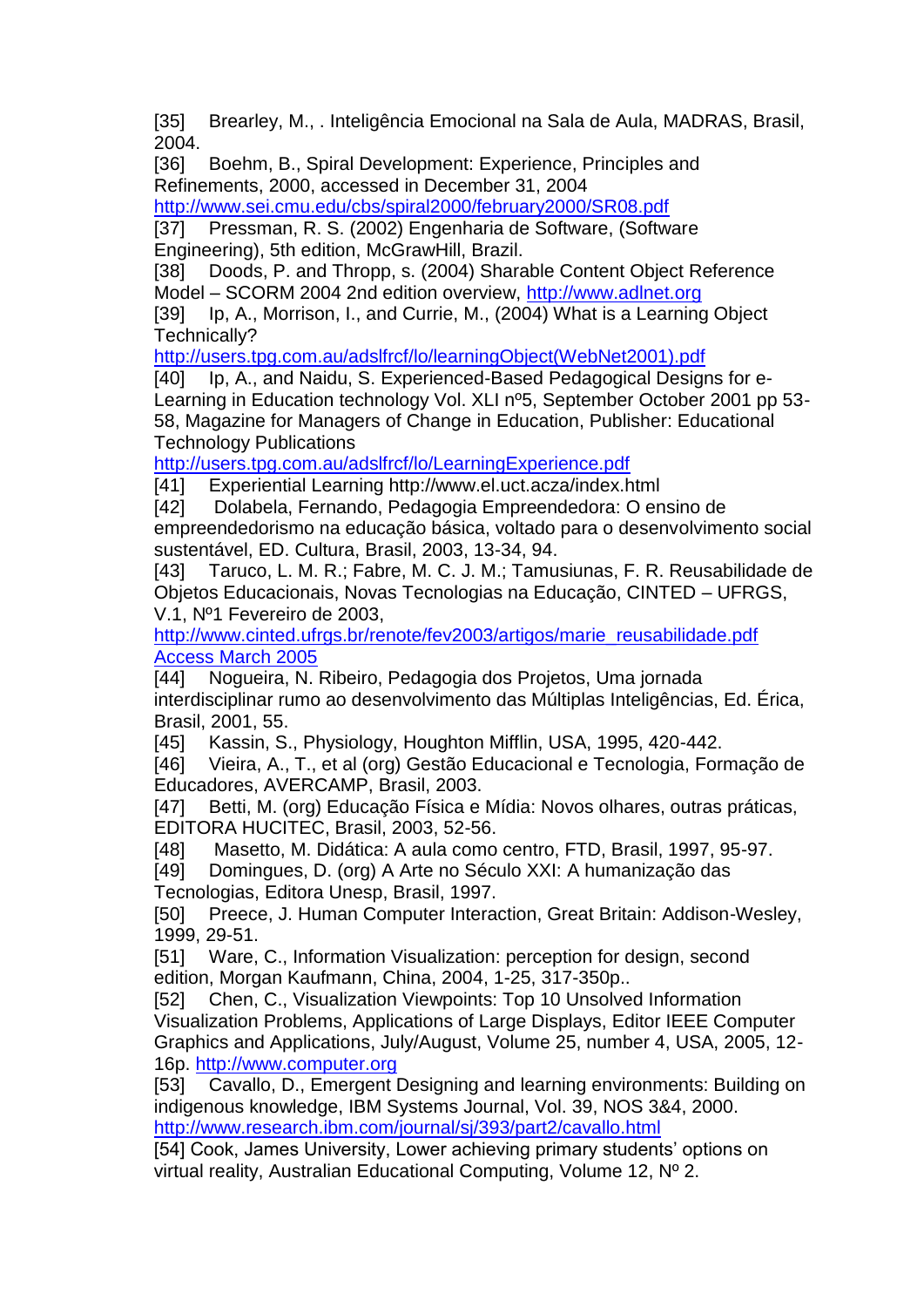[http://www.acce.edu.au/journal/journals/vol12\\_2.pdf#search='Lower%20achievi](http://www.acce.edu.au/journal/journals/vol12_2.pdf#search=) [ng%20primary%20students'%20options%20on%20virtual%20reality](http://www.acce.edu.au/journal/journals/vol12_2.pdf#search=)

[55] Johnson, A., Leigh, J., Carter, B., Sosnoski, J., Jones, S., Virtual Harlem In IEEE Computer Graphics and Applications, Vol. 22.5, September/October 2002, pp. 61-67.<http://www.evl.uic.edu/aej/AndyPubs.html#journal>

[56] Park, K., Leigh, J., Johnson, A., How Humanities Students Cope with the Technologies of Virtual Harlem in: Virtual Experiences of the Harlem Renaissance: The Virtual Harlem Project - Works and Days 37/38, Spring/Fall 2001, Vol. 19.1&2. pp. 79-97. Also in Configuring history: Teaching the harlem renaissance through virtual reality cityscapes. Sosnoski, J. J., Harkin, P., & Carter, B. (Eds.). (forthcoming 2006). [http://www.evl.uic.edu/aej/papers/Kyoung-](http://www.evl.uic.edu/aej/papers/Kyoung-WD.pdf)

[WD.pdf](http://www.evl.uic.edu/aej/papers/Kyoung-WD.pdf) Accessed February 2006

[57] Johnson, A., VR as Instructional Technology: The CAVE as Classroom in: Virtual Experiences of the Harlem Renaissance: The Virtual Harlem Project - Works and Days 37/38, Spring/Fall 2001, Vol. 19.1&2. pp. 67-76. Also in Configuring history: Teaching the harlem renaissance through virtual reality cityscapes. Sosnoski, J. J., Harkin, P., & Carter, B. (Eds.). (forthcoming 2006). <http://www.evl.uic.edu/aej/papers/harlemchapter.pdf>

[58] Johnson, A., Moher, T., Cho, Y., Edelson, R., Russell, E., Learning Science Inquiry Skills in a Virtual Field in Computers and Graphics, Vol. 28, No. 3, June 2004, pp. 409-416.<http://www.evl.uic.edu/aej/papers/science.pdf>

[59] Franco, J., F., and Lopes, R., D., Novas Tecnologias em Ambientes de Aprendizagem; Estimulando o Aprender a Aprender, Transformando o Currículo e Ações, III Ciclo de Palestras sobre Novas Tecnologias na Educação, 2004<http://www.cinted.ufrgs.br/ciclo3/IIICicloPrograma.htm> [60] FEBRACE - <http://www.lsi.usp.br/febrace/>

[61] CAVERNA Digital™ http://www.lsi.usp.br/~rv/p/cave\_lab\_p.html [62] Franco, J., F., and Lopes, R., D., Improving and Sharing Knowledge Using 2D/3D Web and Interactive Technologies in Education, Web3D Symposium, University of Wales, Bangor & Technium CAST 28th March to 1st April, <http://www.hpv.informatics.bangor.ac.uk/s2005/workshops/franco.pdf> <http://www.hpv.informatics.bangor.ac.uk/s2005/workshops.html#web3ded>

January 2006

[63] Franco, J., F., and Lopes, R., D., Usando Tecnologias Interativas como Suporte para Autoria e Construção Colaborativa de Conhecimento, V Ciclo de Palestras sobre Novas Tecnologias na Educação, 2005,

<http://www.cinted.ufrgs.br/renote/maio2005/index.html>

[64] CIDADE,<http://guarani.lsi.usp.br/cidade>Acesso em março 2005 [65] Franco, J. F., Cruz, S.R.R. and Lopes, R. D. Construindo uma Rede Cooperativa Sustentável de Conhecimento na Educação Básica, texto publicado nos Anais Digitais Tec Educ@tion 2005, Congresso e Exposição Internacional de Tecnologia Educacional, 31/08, 01 e 02/09/05, Frei Caneca Shopping e Convention Center – São Paulo, Apresentação de Trabalhos científicos<http://www.teceduc.com.br/congresso.htm>

[66] Harb, I., M.,<http://www.inf.pucrs.br/~manssour/VRML/> [67] Barros, P., G., (2004) UFPE, VRML tutorial

<http://www.di.ufpe.br/~if124/vrml/vrml.htm>

[68] Ames, A., L.; Nadeu, D., R.; Moreland, J., L., VRML 2.0 Sourcebook second edition, Wiley and Sons, USA, 1997. On-line book examples in: [www.wiley.com/compbooks/\)](http://www.wiley.com/compbooks/)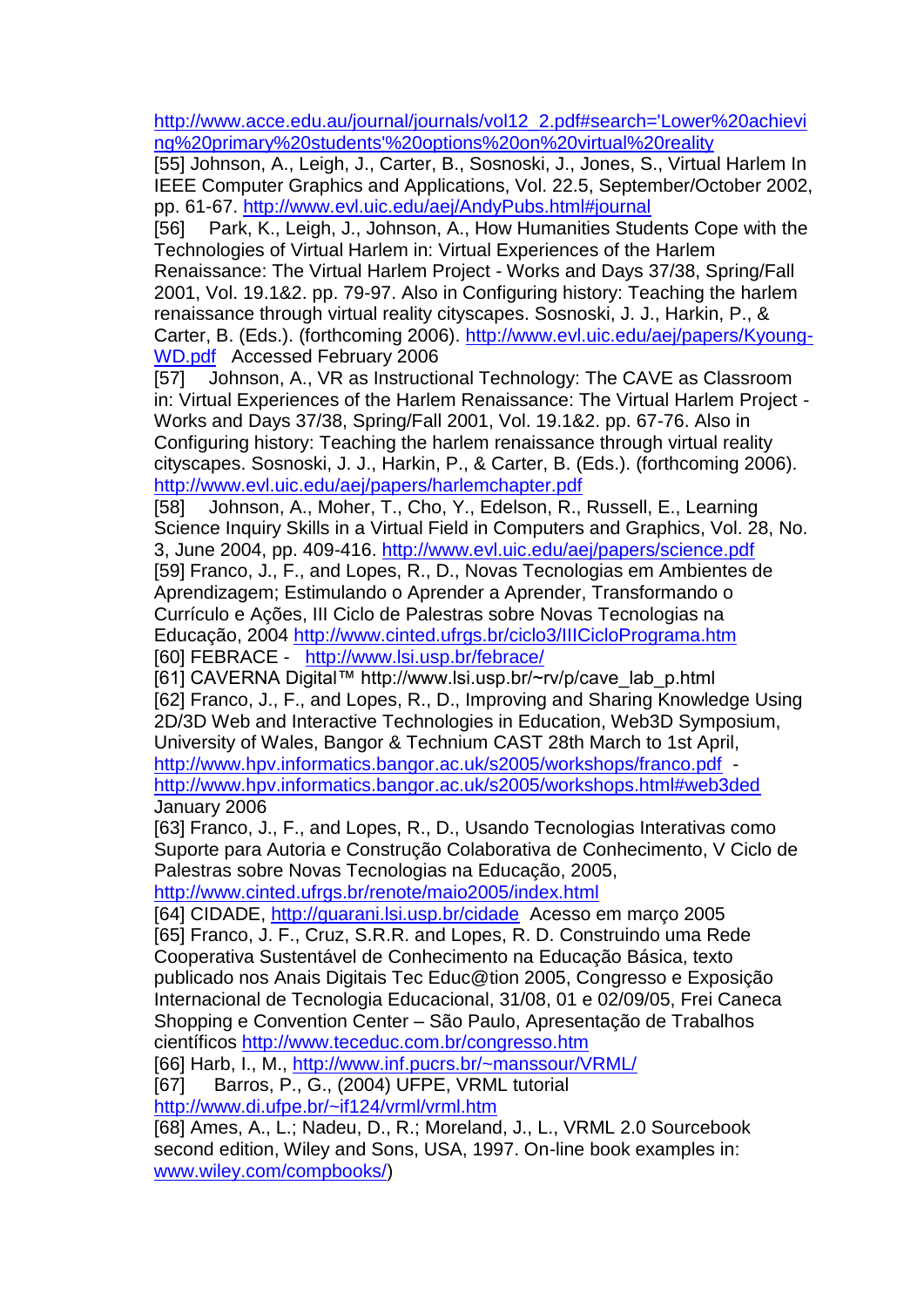[69] Zakour, J., Foust, J., and Kerven, D., HTML How-To, WAITE GROUP PRESS™, USA, 1997.

[70] Musgrave, J. R. The Digital Scribe: a writer's quide to electronic media, AP Professional, USA, 1996, 119-173p.

[71] Hartman, J. and Wernecke, J., The VRML 2.0 Handbook; Building Moving Worlds on the Web, Addison Wesley Developers Press, UsA, 1996.

[72] Shapiro, H. L., (org) Homem, cultura e sociedade, (title: man, culture, and society, Oxford Press), segunda edição, Editora Fundo de Cultura, Brasil, 1972, 238-266p.

[73] Neiva, E. Jr. A Imagem, 2º edição, Editora Ática, 1994, 5-81 p.

[74] Franco, J. F., Escrita Digital Criativa, Curso Jogos Eletrônicos Interativos, LSI, USP, 2005

[http://cognitio.incubadora.fapesp.br/portal/atividades/cursos/posgrad/jogos\\_elet](http://cognitio.incubadora.fapesp.br/portal/atividades/cursos/posgrad/jogos_eletronicos/2005/trabalhos/Jorge/TM_EscritaDigital.pdf) [ronicos/2005/trabalhos/Jorge/TM\\_EscritaDigital.pdf](http://cognitio.incubadora.fapesp.br/portal/atividades/cursos/posgrad/jogos_eletronicos/2005/trabalhos/Jorge/TM_EscritaDigital.pdf)

[75] Mello, G. N., (org). Oficio de Profesor: 3 Linguagens, códigos e suas tecnologías, São Paulo, Ed. ABRIL, Brasil, 2005, 70-91p.

[76] Murray, J. H. Hamlet no Holodeck: o futuro da narrativa no ciberespaço, Editora UNESP, Brasil, 2003, 127-151p.

[77] MAC - Museu de Arte Contemporânea da USP (2005) <http://www.macvirtual.usp.br/index.asp?idioma=1>

[78] Dietz, S., Besser, H., Borda, A., and Geber, K., with Pierre Lévy Canadian Virtual Museum Next Generation – (2006)

[http://www.chin.gc.ca/English/Pdf/Members/Next\\_Generation/vm\\_tng.pdf](http://www.chin.gc.ca/English/Pdf/Members/Next_Generation/vm_tng.pdf)  [www.virtualmuseum.ca](http://www.virtualmuseum.ca/) ,

[http://www.chin.gc.ca/English/Digital\\_Content/Preservation/introduction.html /](http://www.chin.gc.ca/English/Digital_Content/Preservation/introduction.html%20/)

[79] Franco, J. F. Multimedia in Action: Applying 3D Environments at School Teaching, Using VRML for an Interactive, Dynamic and High Quality Education, GEMISIS Conference Digest 2000, University of Salford, UK.

[80] Franco, F. N., Stori, N., Lopes, R. D. e Franco, J. F., Um caso de Construção Colaborativa de Conhecimento e Desenvolvimento Educacional Interdisciplinar com Mediação das Tecnologias da Informação e da Comunicação Novembro/2005, Revista RENOTE, Vol.3, Nº2, VI Ciclo de Palestras Novas Tecnologias na Educação

[http://www.cinted.ufrgs.br/renote/nov2005/artigosrenote/a49\\_cintednovembro.p](http://www.cinted.ufrgs.br/renote/nov2005/artigosrenote/a49_cintednovembro.pdf) [df](http://www.cinted.ufrgs.br/renote/nov2005/artigosrenote/a49_cintednovembro.pdf)

[81] Osberg, K., Spatial Cognition in the Virtual Environment (Technical Report R-97-18). Seattle: Human Interface Technology Lab, College of Education University of Washington, 1997.

[www.hilt.washington.edu/publications/r-97-18](http://www.hilt.washington.edu/publications/r-97-18) 

[82] Davidson, M., J., Dove, L., and Weltz, Mental Models and Usability, Depaul University, Cognitive Psychology 404, November 15, 1999 <http://www.lauradove.info/reports/mental%20models.htm>

[83] Perrenoud, P. Construir as Competências desde a escola, (Building Competences Since School), ARTMED, Brasil, 1999.

[84] Perrenoud, P. 10 Novas Competências para Ensinar (10 New Competences for Teaching), Artmed, Brasil, 2000.

[85] [\(www.voxml.com/voxml.html\)](http://www.voxml.com/voxml.html)

[86]<http://www.niceproject.com/index.html> <http://www.niceproject.com/partners/>

[87] Mostow, J. et al. Project Listen: A Reading Tutor that Listen www.cs.cmu.edu/~listen